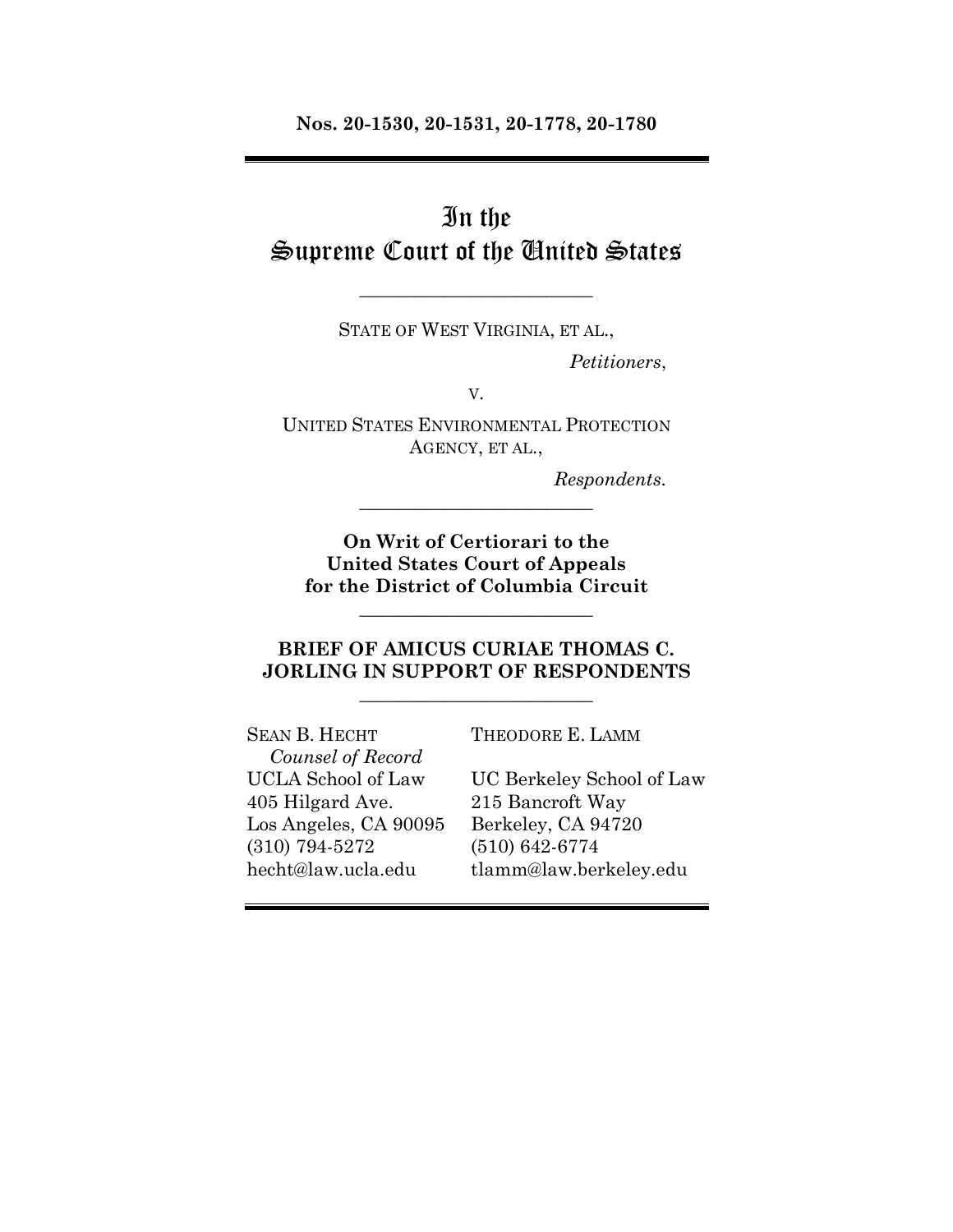# **TABLE OF CONTENTS**

| $I_{\rm{max}}$<br>Congress designed the Clean Air Act as a<br>H.<br>comprehensive federal framework to address the<br>Congress developed the Act to remedy<br>$\mathbf{A}$<br>decades of inadequate federal pollution control<br>authority and prevent air pollution from |
|---------------------------------------------------------------------------------------------------------------------------------------------------------------------------------------------------------------------------------------------------------------------------|
| Congress designed the Act to<br>B.<br>comprehensively address contemporaneous and                                                                                                                                                                                         |
| Congress designed Section 111(d) as an<br>С.<br>integral gap-filling component of this<br>comprehensive framework.  11                                                                                                                                                    |
| III. Congress granted EPA the authority to craft<br>effective regulatory actions to implement the<br>Clean Air Act's public health and welfare                                                                                                                            |
|                                                                                                                                                                                                                                                                           |
| Congress designed the Act to be<br>$A_{\cdot}$                                                                                                                                                                                                                            |
| technology-forcing where necessary to protect                                                                                                                                                                                                                             |
|                                                                                                                                                                                                                                                                           |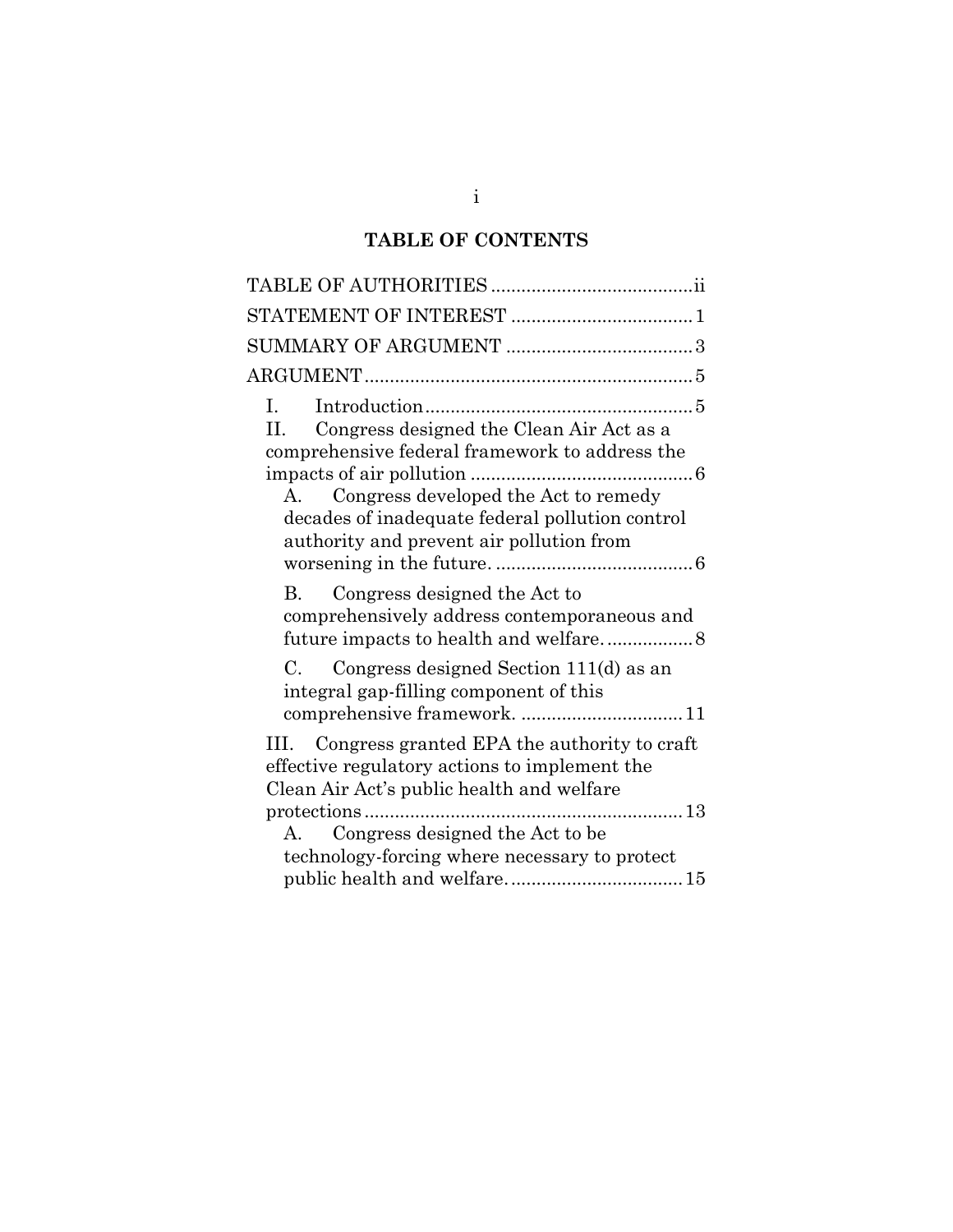| Congress designed the Act, including<br>В.        |
|---------------------------------------------------|
| Section 111, to encompass a range of potential    |
| pollution control strategies based on EPA's       |
| empirical, practical assessment of the best       |
| system of emission reduction adequately           |
|                                                   |
| Congress appropriately granted EPA<br>$C_{\rm g}$ |
| significant rulemaking authority to limit         |
| emissions of dangerous air pollution, including   |
| where doing so might have a significant social or |
|                                                   |
| CONCLUSION .                                      |
|                                                   |

# **TABLE OF AUTHORITIES**

## <span id="page-2-0"></span>**Cases**

| American Elec. Power Co., Inc. v. Connecticut, 564         |
|------------------------------------------------------------|
|                                                            |
| American Lung Ass'n v. EPA, 985 F.3d 914 (D.C. Cir.        |
|                                                            |
| Bostock v. Clayton County, Georgia, 140 S.Ct. 1731         |
|                                                            |
| Chevron, U.S.A. Inc. v. NRDC, Inc., 467 U.S. 837           |
|                                                            |
| Gundy v. United States, 139 S.Ct. 2116 (2019)              |
|                                                            |
| EPA v. EME Homer City Generation, L.P., 572 U.S.           |
|                                                            |
| <i>Massachusetts v. EPA</i> , 549 U.S. 497 $(2007)$ passim |
| NRDC, Inc. v. EPA, 489 F.2d 390 (5th Cir. 1974)  15        |

ii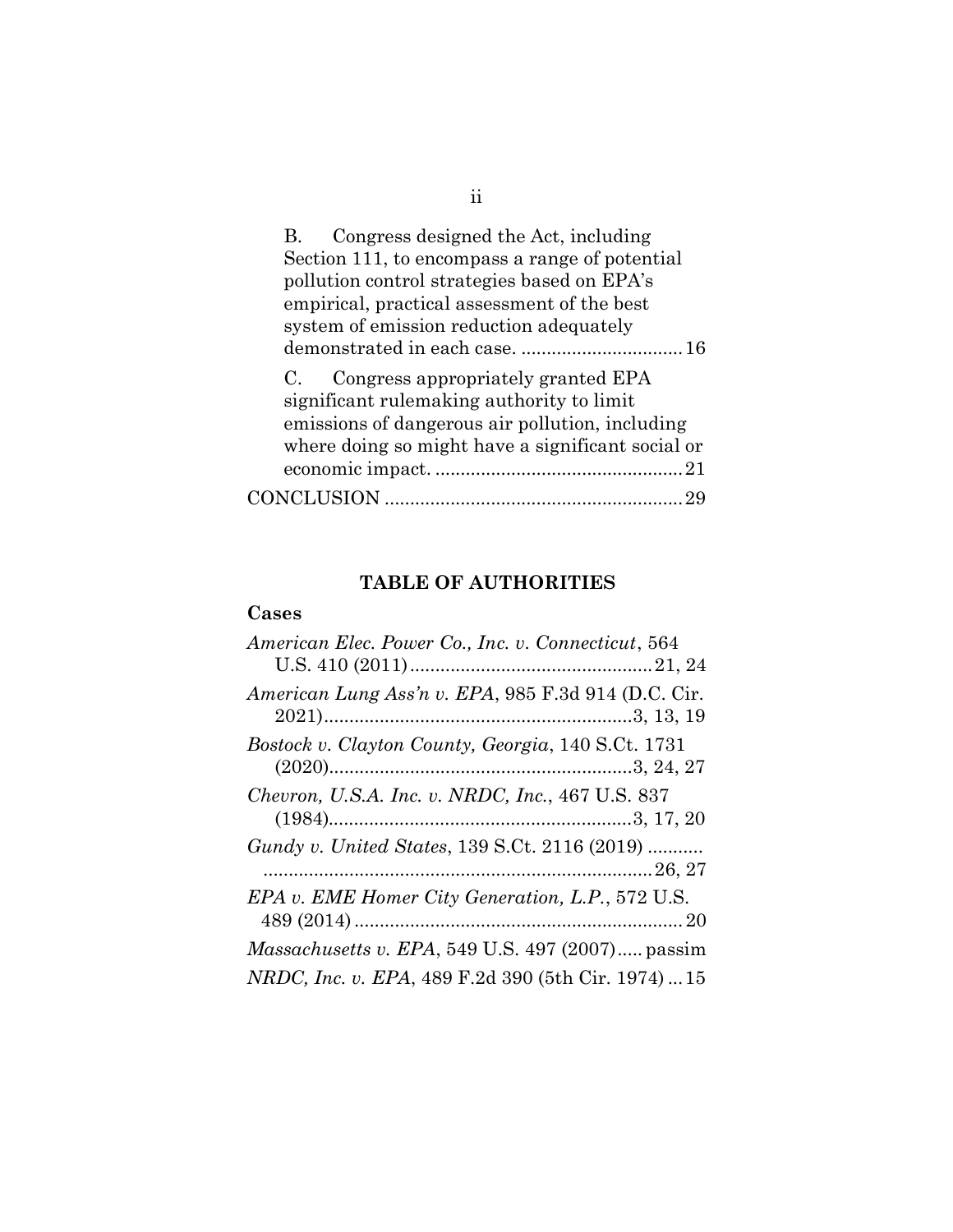| Sierra Club v. Costle, 657 F.2d 298 (D.C. Cir. 1981)       |
|------------------------------------------------------------|
|                                                            |
| <i>Union Elec. Co. v. EPA, 427 U.S. 246 (1976)  passim</i> |
| Utility Air Regulatory Group v. EPA, 573 U.S. 302          |
|                                                            |
| Whitman v. American Trucking Ass'ns, 531 U.S. 457          |
|                                                            |

### **Statutes**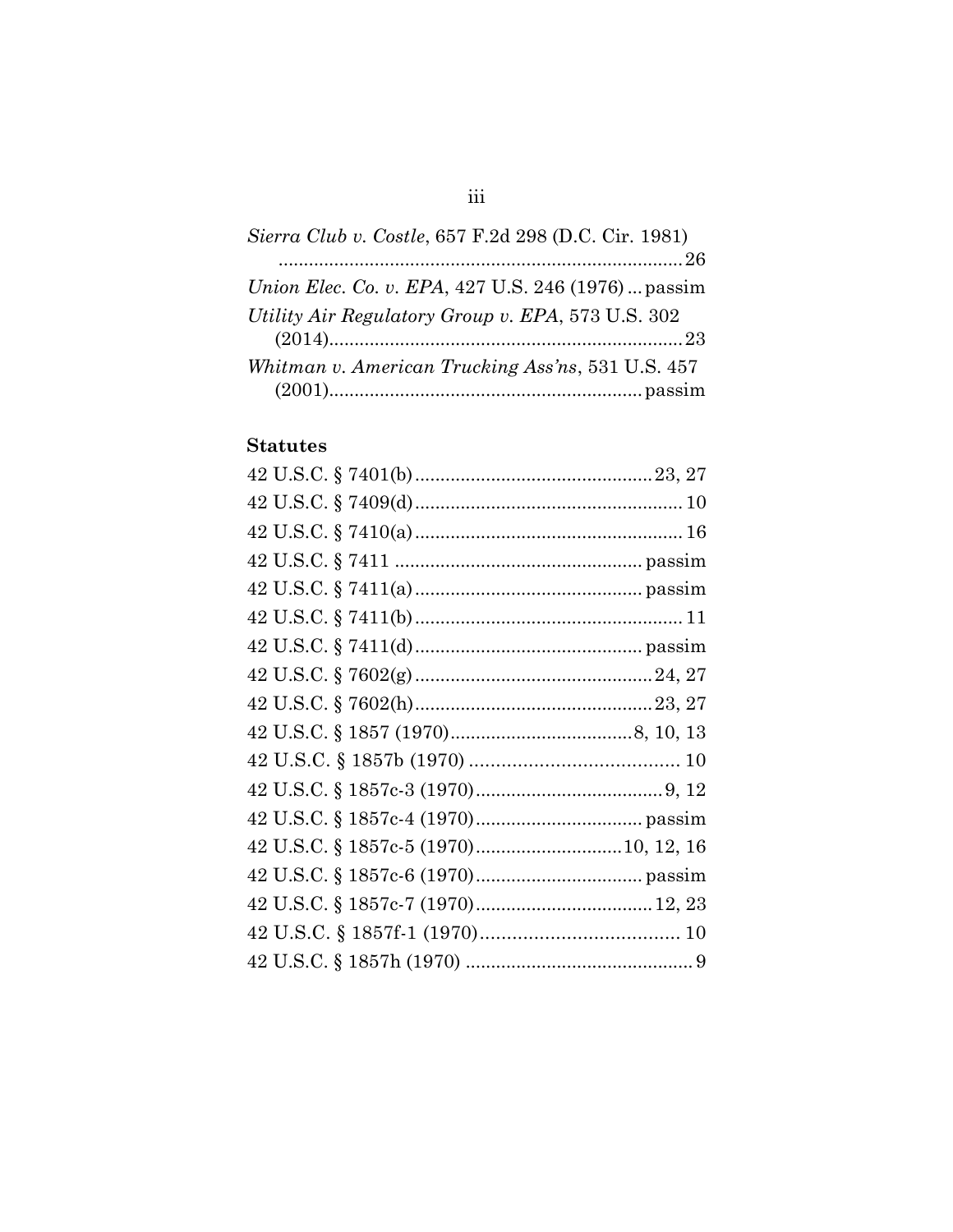# **Other Authorities**

| 46 Fed. Reg. 50,766 (Oct. 14, 1981)  17                                                                                                                                                                      |
|--------------------------------------------------------------------------------------------------------------------------------------------------------------------------------------------------------------|
| 70 Fed. Reg. 28,606 (May 18, 2005) 17                                                                                                                                                                        |
| 76 Fed. Reg. 48,208 (Aug. 8, 2011) 18                                                                                                                                                                        |
| 80 Fed. Reg. 64,662 (Oct. 23, 2015)  18                                                                                                                                                                      |
|                                                                                                                                                                                                              |
|                                                                                                                                                                                                              |
|                                                                                                                                                                                                              |
| 1 Envtl. Policy Div., Library of Congress, A<br>Legislative History of the Clean Air Act                                                                                                                     |
|                                                                                                                                                                                                              |
| Thomas C. Jorling, The Federal Law of Air Pollution<br>Control, in Environmental Law Institute, FEDERAL<br>ENVIRONMENTAL LAW 1061 (Erica L. Dolgin and<br>Thomas G. P. Guilbert eds., 1974) ("Fed. Env. L.") |
| Richard L. Revesz, "Bostock and the End of the<br>Climate Change Double Standard," 46 Columbia                                                                                                               |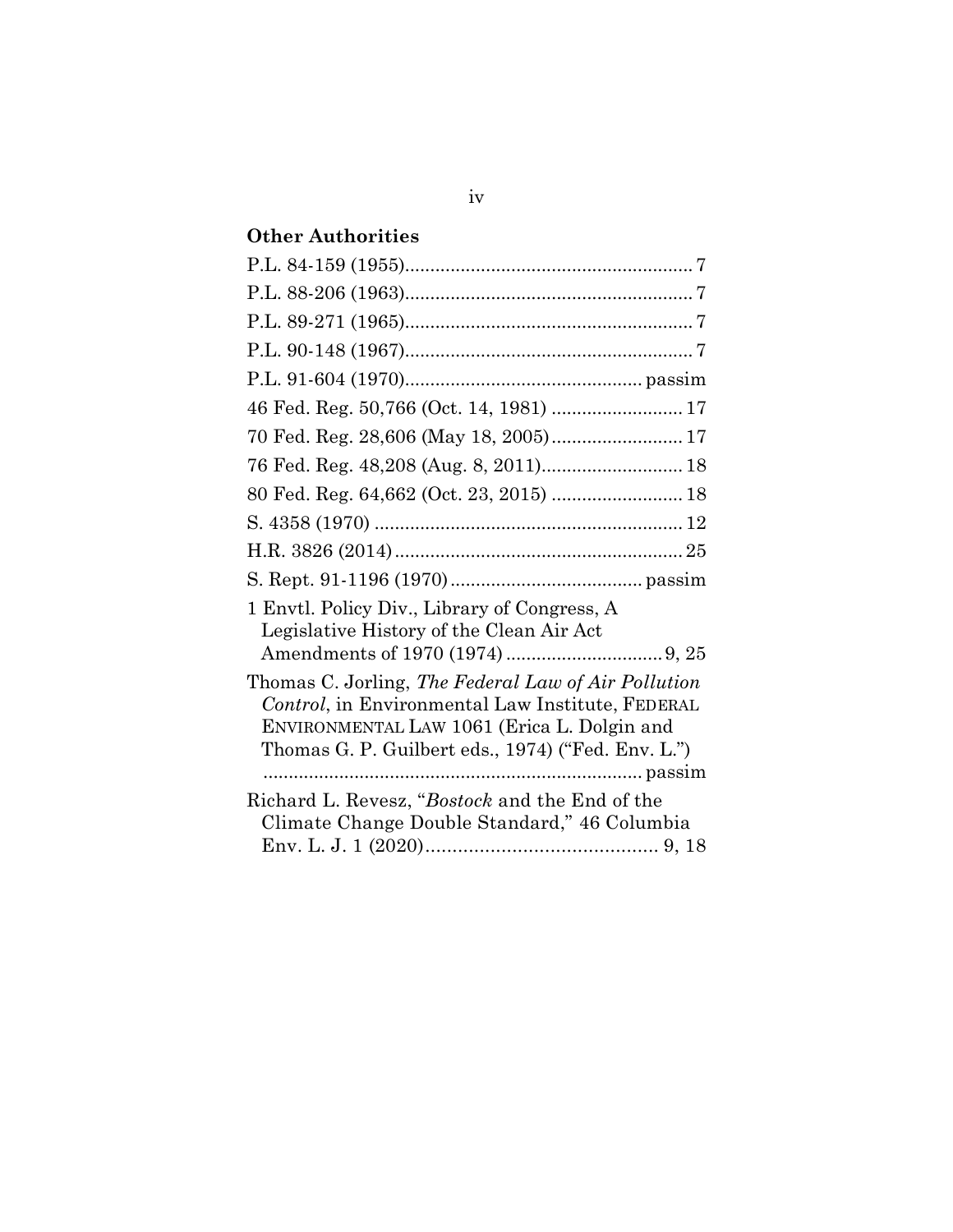#### **STATEMENT OF INTEREST<sup>1</sup>**

<span id="page-5-0"></span>*Amicus* Thomas C. Jorling is a leading expert on the drafting, implementation, and evolution of the Clean Air Act. Mr. Jorling has developed renowned expertise in air quality and environmental policy in his leadership roles in government, industry, and the academy, including Assistant Administrator at the United States Environmental Protection Agency, Commissioner of the New York State Department of Environmental Conservation, Director of the Center for Environmental Studies at Williams College, Vice President of Environmental Affairs for International Paper Company, and leader together with fellow former Senate staff member Leon G. Billings of a university course series on the origins and structure of federal environmental law.

As Minority Counsel for the United States Senate Committee on Public Works from 1968 to 1972, Mr. Jorling was directly engaged in the drafting and deliberations that resulted in the 1970 Clean Air Act Amendments, gaining an unparalleled understanding of the Act's design and underlying principles. Based on this intimate knowledge, Mr. Jorling authored a contemporaneous, authoritative analysis of the 1970 Amendments as part of the Environmental Law Institute's effort to develop the first "comprehensive

<sup>&</sup>lt;sup>1</sup> No counsel for a party authored this brief in whole or in part, and no person other than amici made a monetary contribution intended to fund the preparation or submission of this brief. The parties have all consented to the filing of this amicus brief. Counsel Sean B. Hecht and Theodore E. Lamm provide their institutional affiliations solely for purposes of identification and do not imply any institutional endorsement of the views expressed here.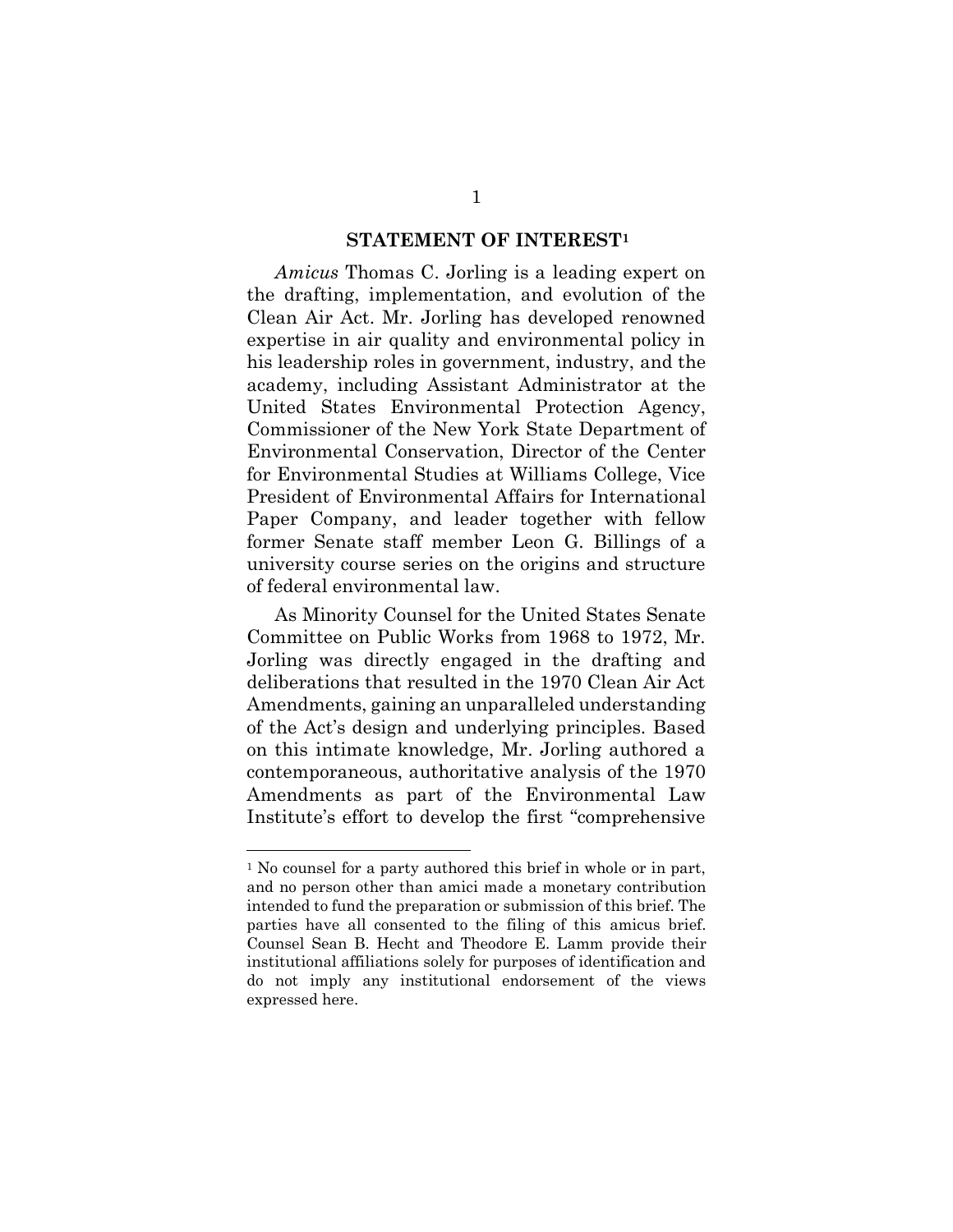and analytical description of this new body of federal law." Fed. Env. L. at 4. In his subsequent roles at federal and state environmental agencies, Mr. Jorling was directly responsible for interpreting and implementing the Clean Air Act, and today he is widely recognized as an architect of and expert on the law. He has submitted this brief because he believes that Congress drafted the Clean Air Act, including Section 111(d), as a comprehensive and flexible framework to effectively regulate all air pollutants (including carbon dioxide) that may endanger public health and welfare including, where necessary, through the issuance of regulations with significant economic impacts and the implementation of emission reduction strategies that are not limited to application "to and at" individual sources.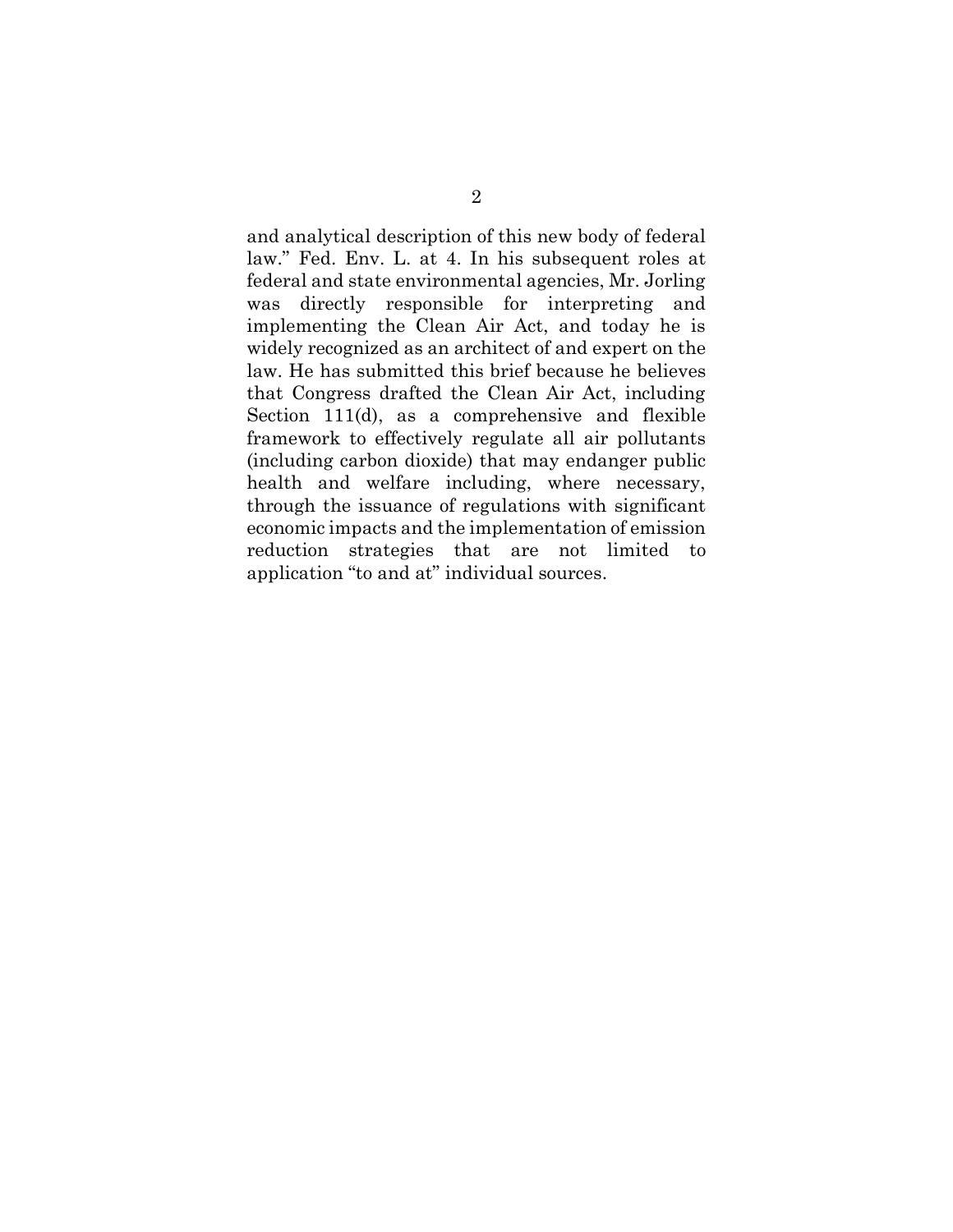#### **SUMMARY OF ARGUMENT**

<span id="page-7-0"></span>Section 111(d) of the Clean Air Act authorizes EPA to regulate emissions of non-criteria, non-hazardous air pollutants from stationary sources through identification of the "best system of emission reduction" that is "adequately demonstrated." 42 U.S.C. §§ 7411(a), (d). As the D.C. Circuit panel noted, Congress "knew both the scope and importance of what it was doing" when it created this authority and crafted Section 111(d) to play a vital and deliberate role in ensuring no gaps among regulated sources. *American Lung Ass'n v. EPA*, 985 F.3d 914, 964 (D.C. Cir. 2021), *cert. granted*, 142 S.Ct. 420 (Oct. 29, 2021) (No. 20-1530).

Since the earliest days of the Act's implementation, courts have understood its comprehensive regulatory regime to include a wide range of flexible, technology-forcing, and potentially industry-altering standards, subject to the considerations and limitations stated expressly in the statutory text. *See*, *e.g.*, *Whitman v. American Trucking Ass'ns*, 531 U.S. 457, 466 (2001); *Chevron, U.S.A., Inc. v. NRDC, Inc.*, 467 U.S. 837, 865 (1984); *Union Elec. Co. v. EPA*, 427 U.S. 246, 256-257 (1976). And there is ample "evidence that … Member[s] of Congress interpreted the statutory text that way," *Bostock v. Clayton County, Georgia*, 140 S.Ct. 1731, 1757 (2020) (Alito, J., dissenting), when the 1970 Amendments were enacted.

Congress explicitly directed EPA to base Section 111 performance standards on the "best system of emission reduction" that is "adequately demonstrated" for a particular source category. 42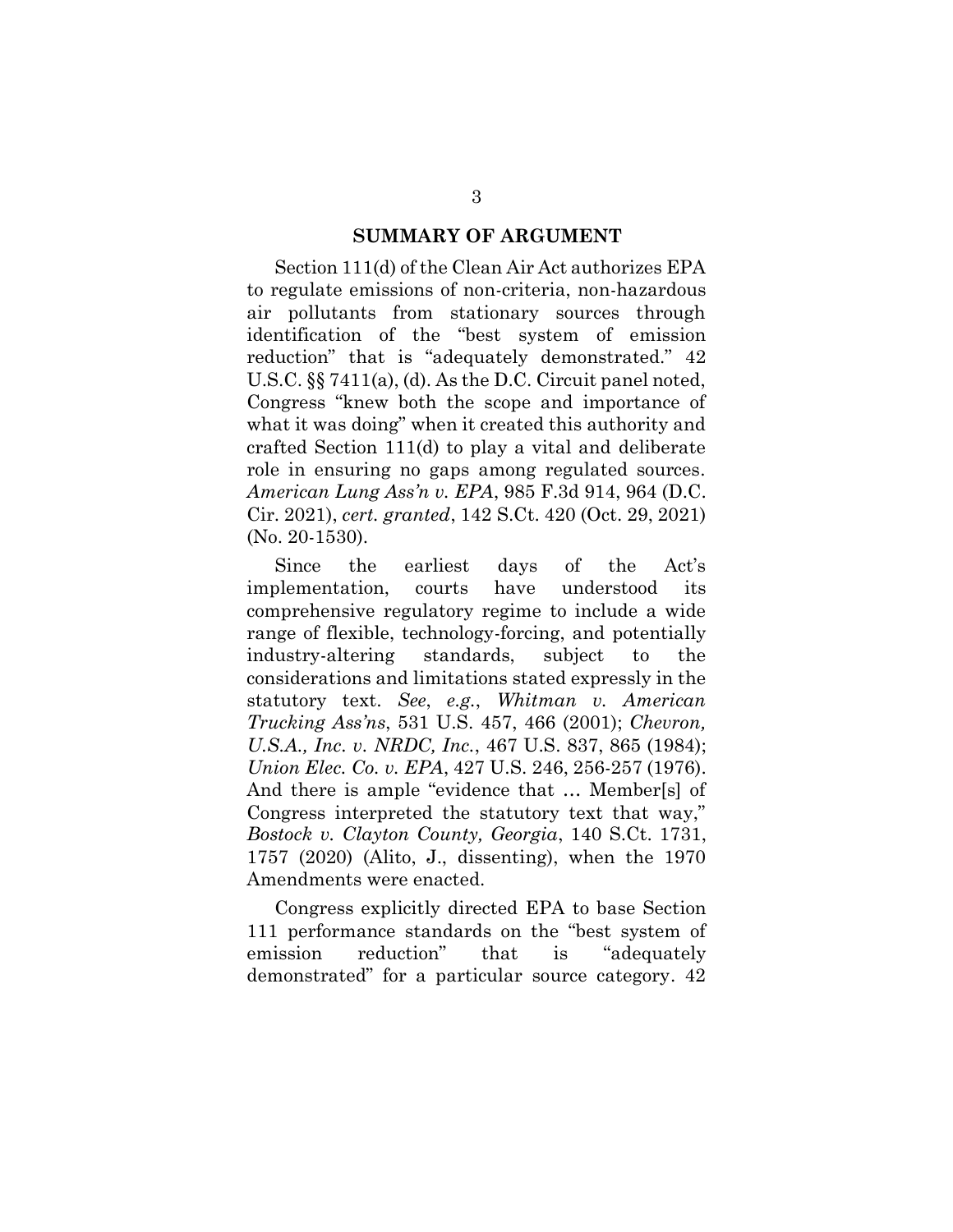U.S.C. § 7411(a)(1). This Congressional command ensures that these standards will reflect what is realistically achievable in that source category. Application of this flexible but empirically driven regulatory mechanism to reduce harmful emissions from existing sources (as Section 111(d) requires) may have significant impacts to industry, where Section 111's statutory command supports that outcome. When such impacts occur, that is a result of Congress's decision assign EPA the responsibility to implement Congressionally specified standards in order to protect public health and welfare under the Act.

"The Clean Air Act authorizes a regulatory program of great significance, for the reach of the power extends to every activity and individual in our society. The implications of this are, of course, profound." Fed. Env. L. at 1143. Congress was fully aware that this authorization was vital to prevent the Act from becoming "obsolete" and intentionally crafted the law to include a combination of farreaching goals, comprehensive coverage of pollutants and sources, flexible regulatory authority, and technology-forcing capacity in order to "forestall such obsolescence." *Massachusetts v. EPA*, 549 U.S. 497, 532 (2007). And as the intent, structure, and text of the Act make clear, Congress deliberately afforded EPA the discretion (within explicitly stated statutory limitations) to consider a wide range of practical emission reduction strategies—not just those applied "to and at" an individual source—when setting emission standards to achieve its statutory purpose.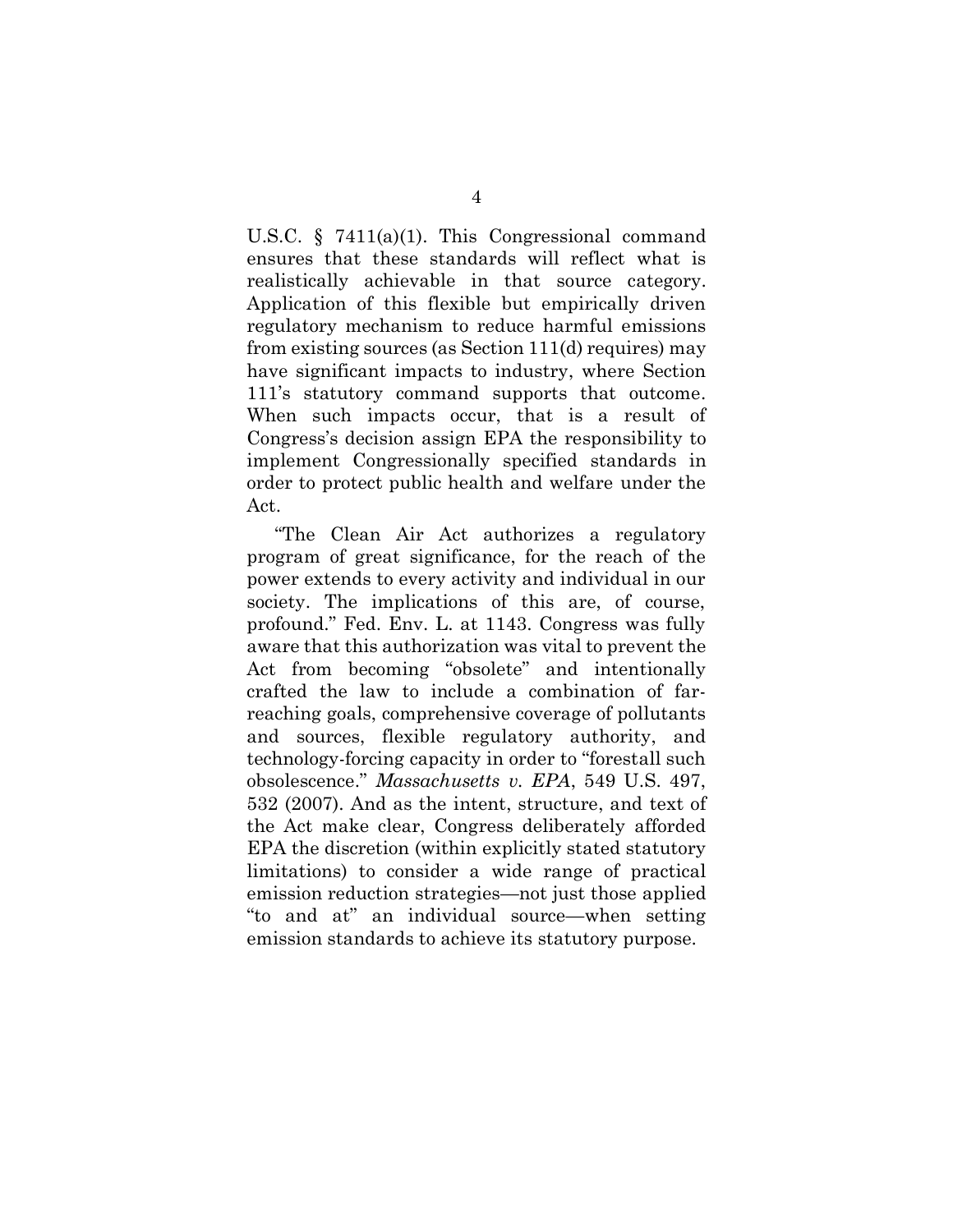#### **ARGUMENT**

#### <span id="page-9-1"></span><span id="page-9-0"></span>**I. Introduction**

When Congress enacted the 1970 Clean Air Act Amendments, it crafted a comprehensive framework to serve a broad public health and welfare mandate and directed EPA to undertake a variety of regulatory actions to achieve air quality goals. This framework encompasses a range of potential measures, including technology-forcing and market-based approaches where appropriate, and is designed to ensure there are no gaps in either sources or types of air pollution. As a result, the Act authorizes EPA to take necessary steps—guided by the Act's explicit guardrails—to address air pollution and promote public health and welfare, including steps that may have significant economic impacts.

As part of this framework, Congress crafted Section 111(d) to ensure control of non-criteria, nonhazardous pollutants from stationary sources. Congress both enabled EPA to develop flexible regulatory standards and required the agency to base those standards on an empirical analysis of adequately demonstrated emission reduction systems. To appropriately interpret the Act—as a statute designed to achieve its stated purpose—the Court should continue to afford EPA the flexibility that Congress originally authorized, within express boundaries, to implement achievable solutions that protect public health and welfare.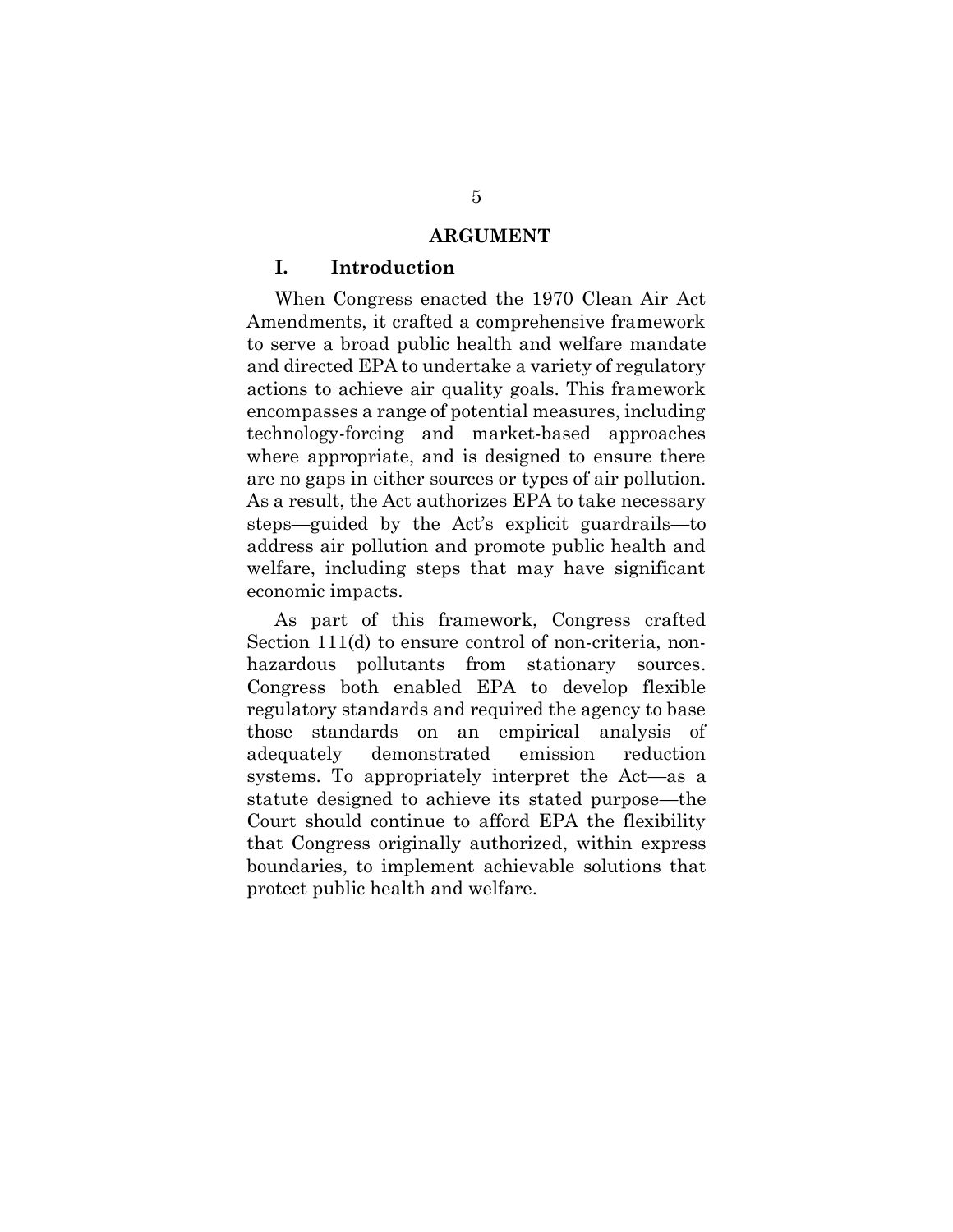### <span id="page-10-0"></span>**II. Congress designed the Clean Air Act as a comprehensive federal framework to address the impacts of air pollution**

The 1970 Amendments represented a transformative moment in the federal response to pressing threats to public health and the environment: "a drastic remedy to what was perceived as a serious and otherwise uncheckable problem of air pollution." *Union Elec. Co. v. EPA*, 427 U.S. at 256. To succeed where past attempts had failed to achieve the statutory goal of promoting public health and welfare by protecting and enhancing air quality, Congress crafted a new regulatory approach involving broadly defined public protection goals, substantial federal standard-setting and enforcement authority, and comprehensive coverage of sources and pollutants. To implement this approach, Congress vested EPA with the duty and the legal tools needed to protect public health and welfare. Congress contemplated and required that EPA would continuously improve the understanding of air pollution, limit the allowable pollution in the ambient air, and control the emission of pollutants from a wide variety of pollution sources.

### <span id="page-10-1"></span>**A. Congress developed the Act to remedy decades of inadequate federal pollution control authority and prevent air pollution from worsening in the future.**

While the 1970 Amendments established the Clean Air Act in its current form, these amendments were the fifth attempt by Congress to address an air pollution problem that had become pervasive with increasing industrialization and the growth of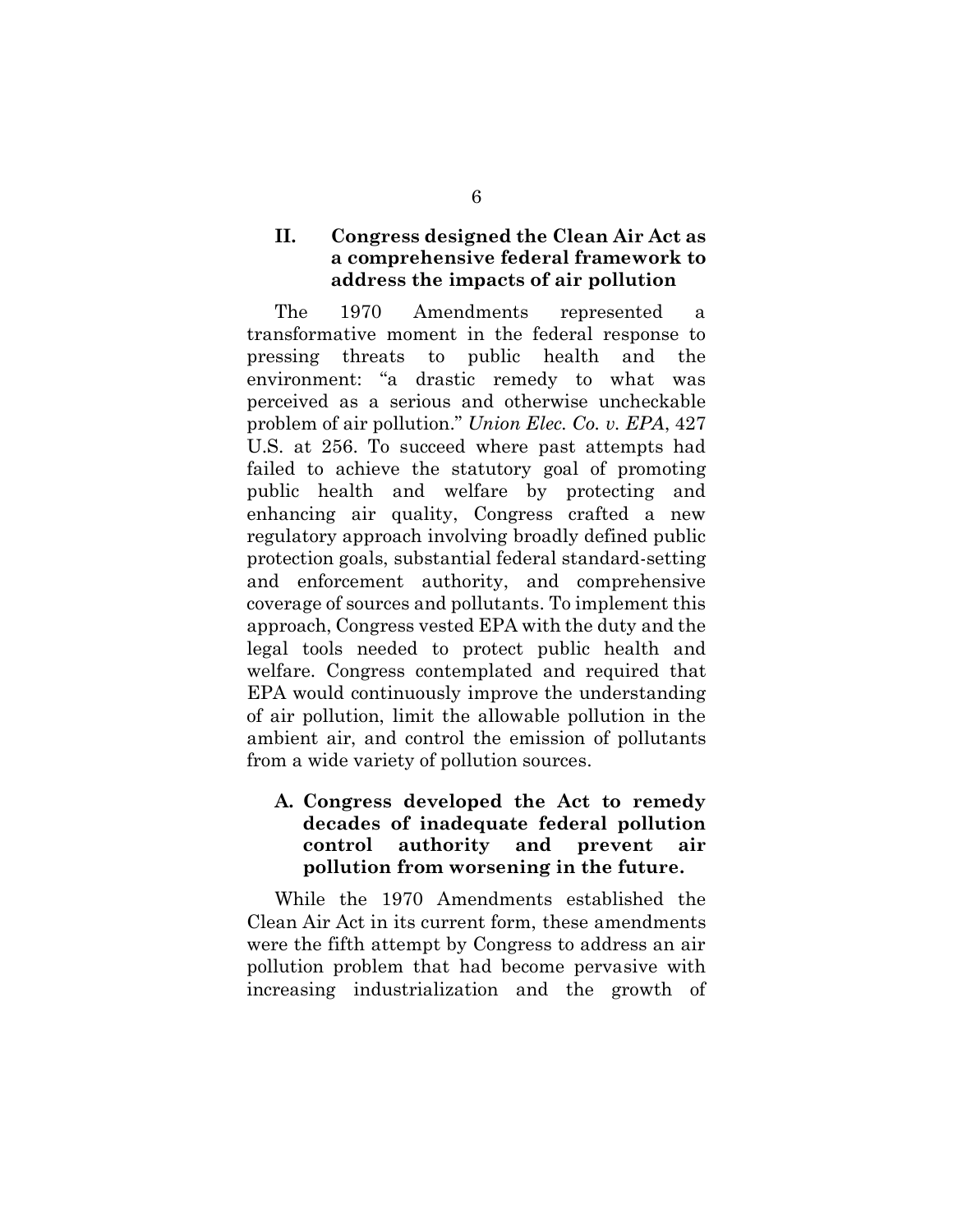vehicular travel. A review of prior efforts, which "operated effectively to sanction what industry—on its terms—was willing to do" and "with little regulatory significance," Fed. Env. L. at 1061, shows that Congress designed the 1970 Amendments to empower EPA to regulate air pollutants comprehensively, at the federal level, for the first time. The enacting Congress sought nothing less than to "establish that the air is a public resource, and that those who would use that resource must protect it from abuse." S. Rept. 91-1196 at 4.

Congress's first major attempt to address air pollution at the federal level, the 1955 Air Pollution Control Act, P.L. 84-159, authorized the Surgeon General to conduct research on air pollution but established no emission limits or regulatory authority. With air pollution only having worsened, in 1963 Congress enacted the Clean Air Act, P.L. 88-206, which required the Public Health Service to publish air quality criteria documents for specific pollutants and encouraged the States to cooperate in pollution control efforts. The 1963 Act established Congress's commitment to "promote the public health and welfare" through the "prevention and control" of air pollution.

In 1965, recognizing the inadequacy of nonregulatory strategies to address national conditions, Congress amended the Act, P.L. 89-271, establishing standards for automobile emissions of certain pollutants. Just two years later, having identified the need to control air pollution from all source categories, Congress amended the Act again, P.L. 90- 148, directing air quality control regions in the states to adopt air quality standards for specific pollutants.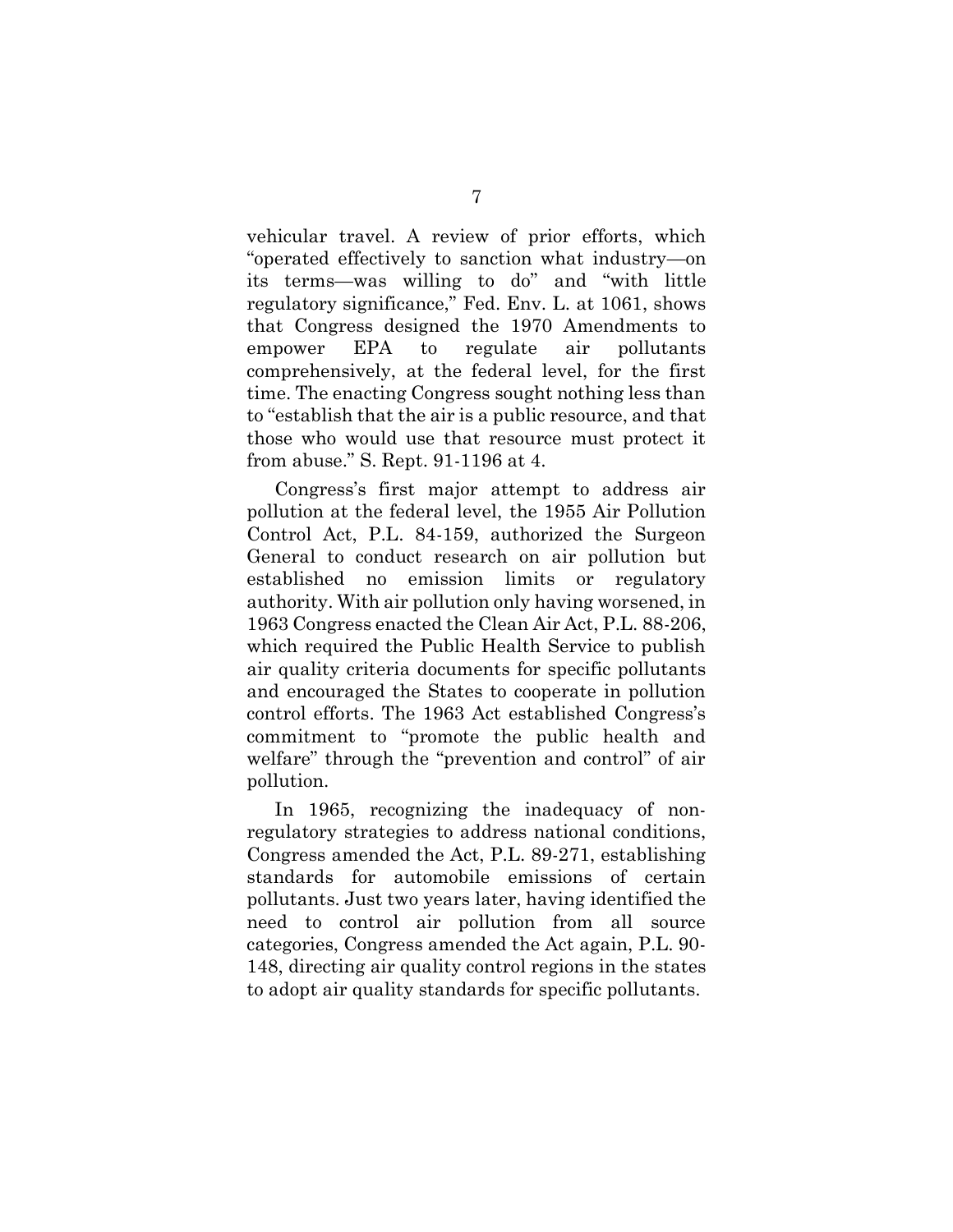However, seeing that the "air pollution problem [was] more severe, more pervasive, and growing at a more rapid rate than was generally believed" and that the federal air quality program was "underfunded and undermanned," Congress enacted the 1970 Amendments to "provide a much more intensive and comprehensive attack on air pollution" than the previous iterations of the Act. S. Rept. 91-1196 at 4. The aim of the Amendments was to "broaden[]" "the requirements for State action," "greatly increase[]" "the obligation on polluters," and create a program "truly national in scope," Id. at 2.

The 1970 Amendments reflect "nearly total federal supervisory and approval authority" to set ambitious emission standards. Fed. Env. L. at 1063. The goal of the legislation was to "restructure the methods available" and "to authorize a massive attack on air pollution." S. Rept. 91-1196 at 1.

### <span id="page-12-0"></span>**B. Congress designed the Act to comprehensively address contemporaneous and future impacts to health and welfare.**

Congress made clear in the 1970 Amendments that it had designed this federal authority to protect Americans from the negative impacts of air pollution. The primary purpose of the Act, as articulated in the text of the original 1963 Act and reiterated in the 1970 Amendments, was (and is) "to protect and enhance the quality of the Nation's air resources so as to promote the public health and welfare." P.L. 91-604 § 101(b)(1), 42 U.S.C. § 1857 (1970). Most of the 1970 Amendments' stationary source provisions regarding listing criteria pollutants, establishing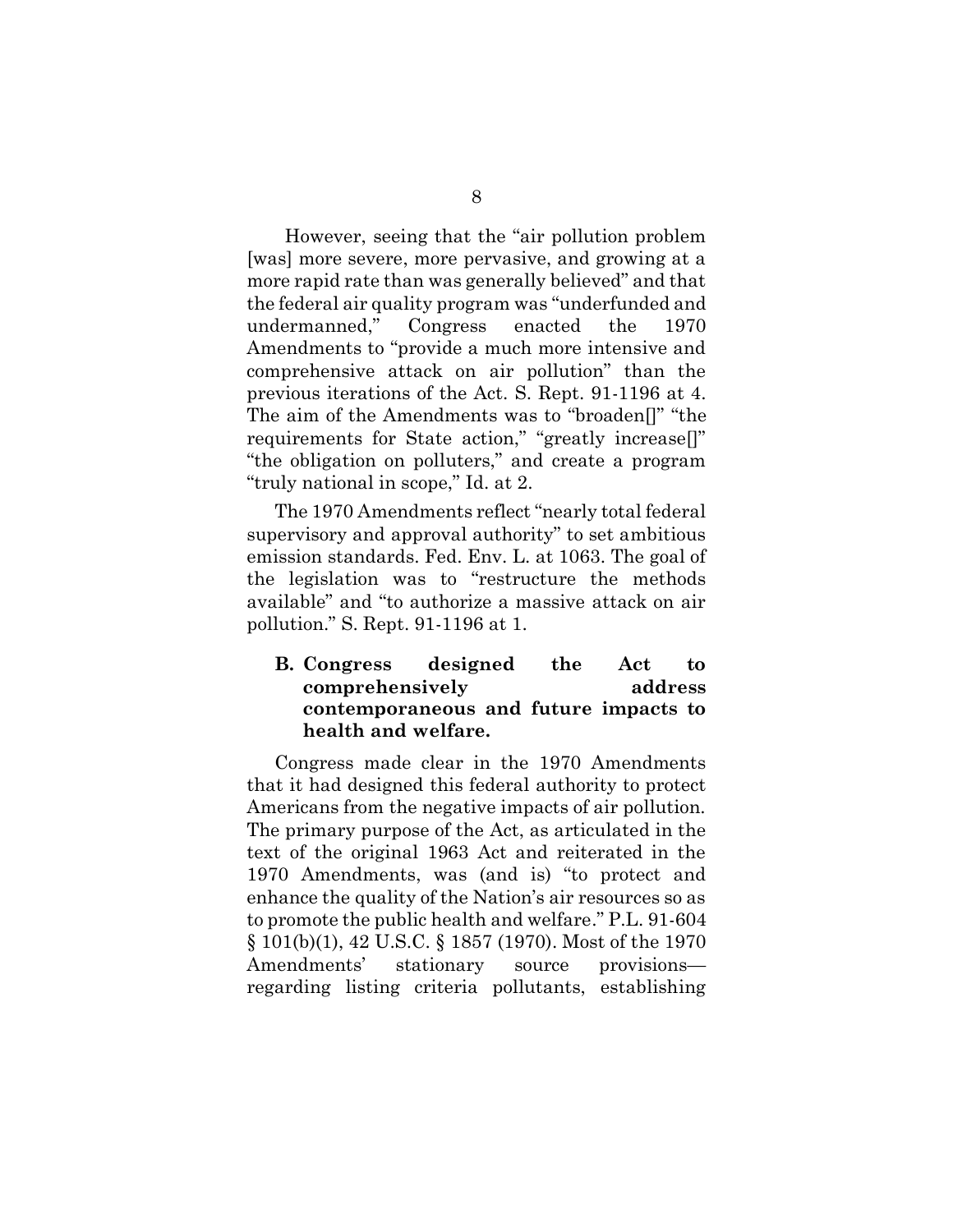national ambient air quality standards, and regulating particular source categories through performance standards—focused (and still focus) on the harmful impacts of air pollutants on "public health and welfare." P.L. 91-604 §§ 108(a)(1)-(2), 109(b)(1)-(2), 111(b)(1)(A), 42 U.S.C. §§ 1857c-3, 1857c-4, 1857c-6 (1970). The statute defined (and still defines) "welfare" to include "effects on … climate," P.L. 91-604, § 302(h), 42 U.S.C. § 1857h (1970), as well as impacts to the natural environment, property, and well-being.

This reference to "climate" was no stray addition; as the Court has recognized, the Act's coverage of greenhouse gases as air pollutants is "unambiguous." *Massachusetts v. EPA*, 549 U.S. at 529; *see also* Richard L. Revesz, "*Bostock* and the End of the Climate Change Double Standard," 46 Columbia Env. L. J. 1, 32-44 (2020) (detailing a wide cohort of members of Congress, federal agency personnel, and scientific experts directly involved in the development and passage of the 1970 Amendments who were alert to and expressed concern about the potential for certain air pollutants to negatively impact the climate, and in particular for greenhouse gases to cause global warming). Indeed, Congress deliberately included climate impacts based on an early understanding of the potential effects of air pollution on climate. Authorization of national ambient air quality standards was premised on recognition "that man's natural and man-made environment must be preserved and protected" from "any known or anticipated adverse effects of air pollution—including effects on soils, water, vegetation, man-made materials, animals, wildlife, visibility, climate, and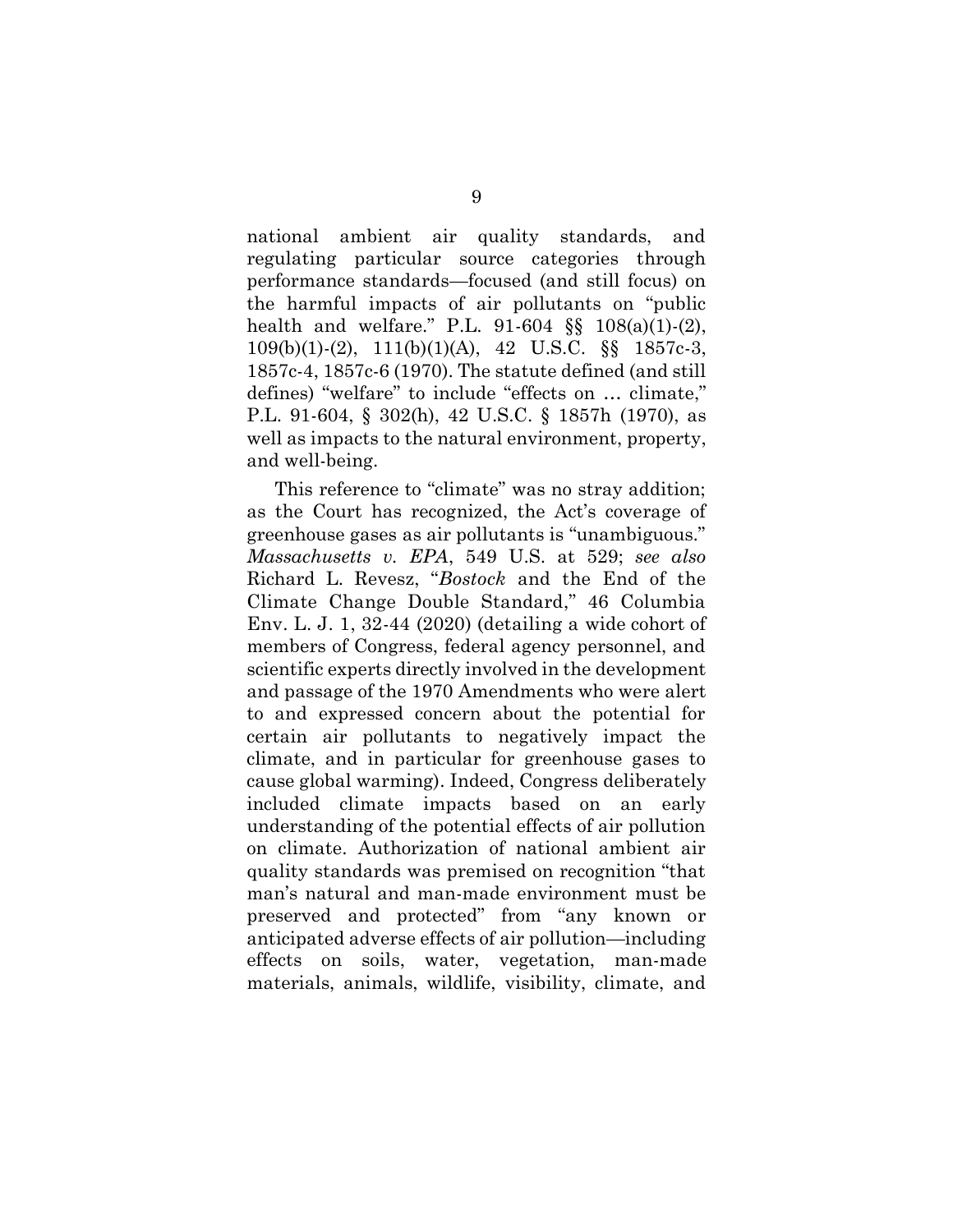economic values." S. Rept. 91-1196 at 11. Senators responsible for crafting the Act's key provisions were acutely aware that air pollution could threaten "irreversible atmospheric and climatic changes." 1 Envtl. Policy Div., Library of Congress, A Legislative History of the Clean Air Act Amendments of 1970 (1974) at 224 (Sep. 21, 1970) (Statement of Sen. Muskie), 349 (Sep. 21, 1970) (Statement of Sen. Scott).

Moreover, Congress was aware that air pollution did not present a static threat, but rather would require iterative, fact-based regulatory approaches to address emergent problems. Thus, Congress also crafted the Act's purpose "to initiate and accelerate a national research and development program to achieve the prevention and control of air pollution," P.L. 91-604 § 101(b)(2), 42 U.S.C. § 1857 (1970), and established such a program including a focus on "long-term effects" of air pollution, P.L. 91-604 § 103(f), 42 U.S.C. § 1857b (1970).

To address scientific developments that might emerge from this or other programs, Congress designed the Act's regulatory programs to require or allow regular revision of standards and emission limits as appropriate when knowledge of air pollution and its effects evolved. *See, e.g.*, P.L. 91- 604 § 109(b)(1)-(2), 42 U.S.C. § 1857c-4 (1970) ("Such [primary or secondary] standards may be revised in the same manner as promulgated"), later amended, 42 U.S.C. § 7409(d) (requiring regular five-year review and revision for all ambient air quality standards); P.L. 91-604 § 110(a)(2)(H), 42 U.S.C. § 1857c-5 (1970) (requiring revisions to state implementation plans to achieve and maintain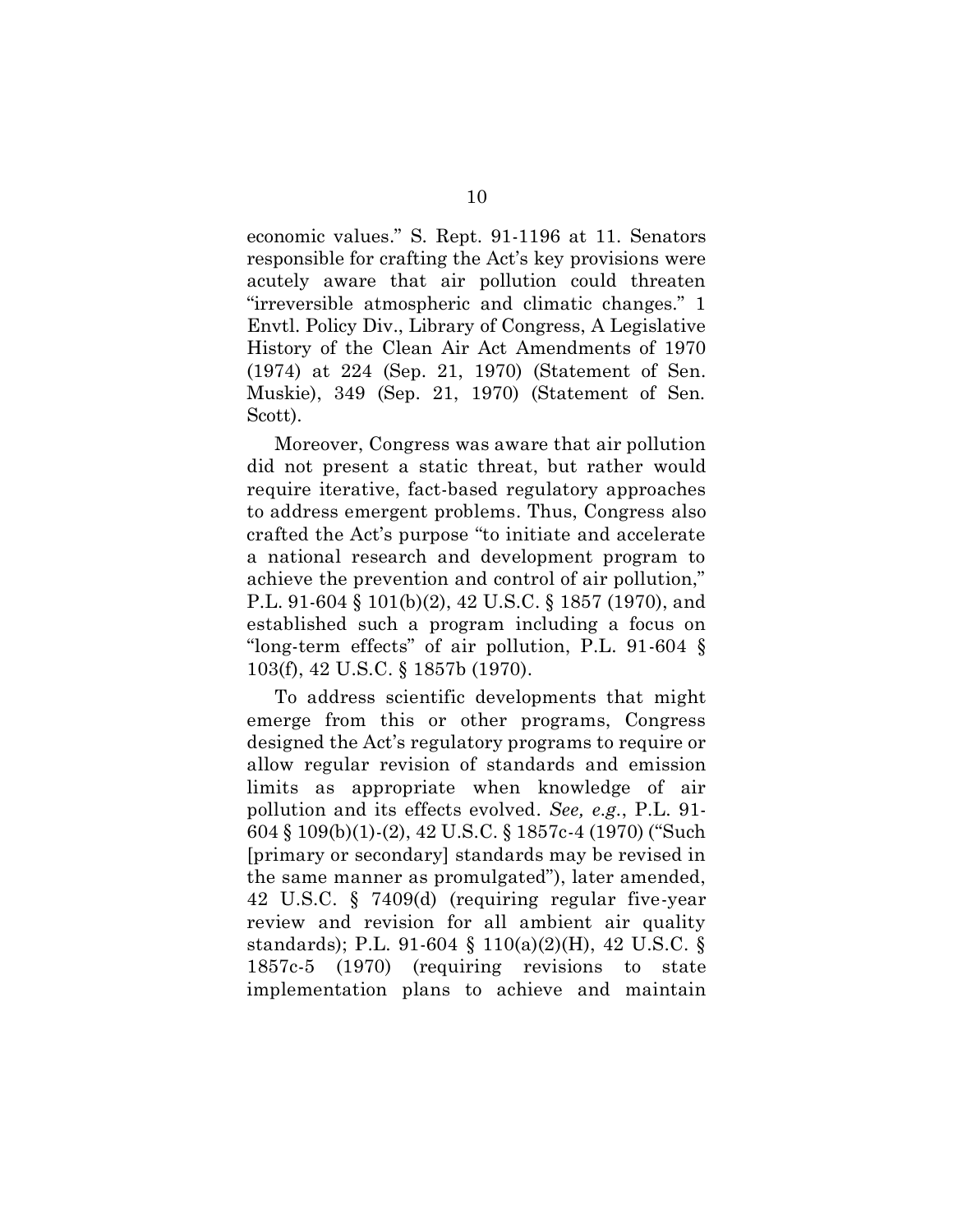compliance with air quality standards); P.L. 91-604 § 202(a)(1), 42 U.S.C. § 1857f-1 (1970) (directing EPA to "prescribe (and from time to time revise)" mobile source standards). In Section 111, Congress similarly permitted EPA to "revise" stationary source standards "from time to time," P.L. 91-604 § 111(b)(1)(B), 42 U.S.C. § 1857c-6 (1970), and later amended the section to affirmatively require review and revision "at least every 8 years," 42 U.S.C. § 7411(b)(1)(B).

In seeking to "assure the protection of the health of every American," S. Rept. 91-1196 at 4, Congress was aware of—and crafted a regulatory program to address—both the full scope of air pollutants and their harmful impacts, and the full scope of air pollution sources, explicitly accounting for future changes in pollutants, impacts, and sources as technology and scientific knowledge continue to evolve. Correct interpretation of the Act, and in particular of the provisions that Congress added in the 1970 Amendments, thus requires a comprehensive and iterative understanding of the regulatory framework. 2

### <span id="page-15-0"></span>**C. Congress designed Section 111(d) as an integral gap-filling component of this comprehensive framework.**

<sup>2</sup> As *amicus* commented at the time, "[N]one of the provisions of the Act can be read alone or understood without reference to other provisions of the Act. The Act is akin to an eco-system, with a network of relationships that are as important as the separate constituent authorizations to an understanding of its operation and impact." Fed. Env. L. at 1066.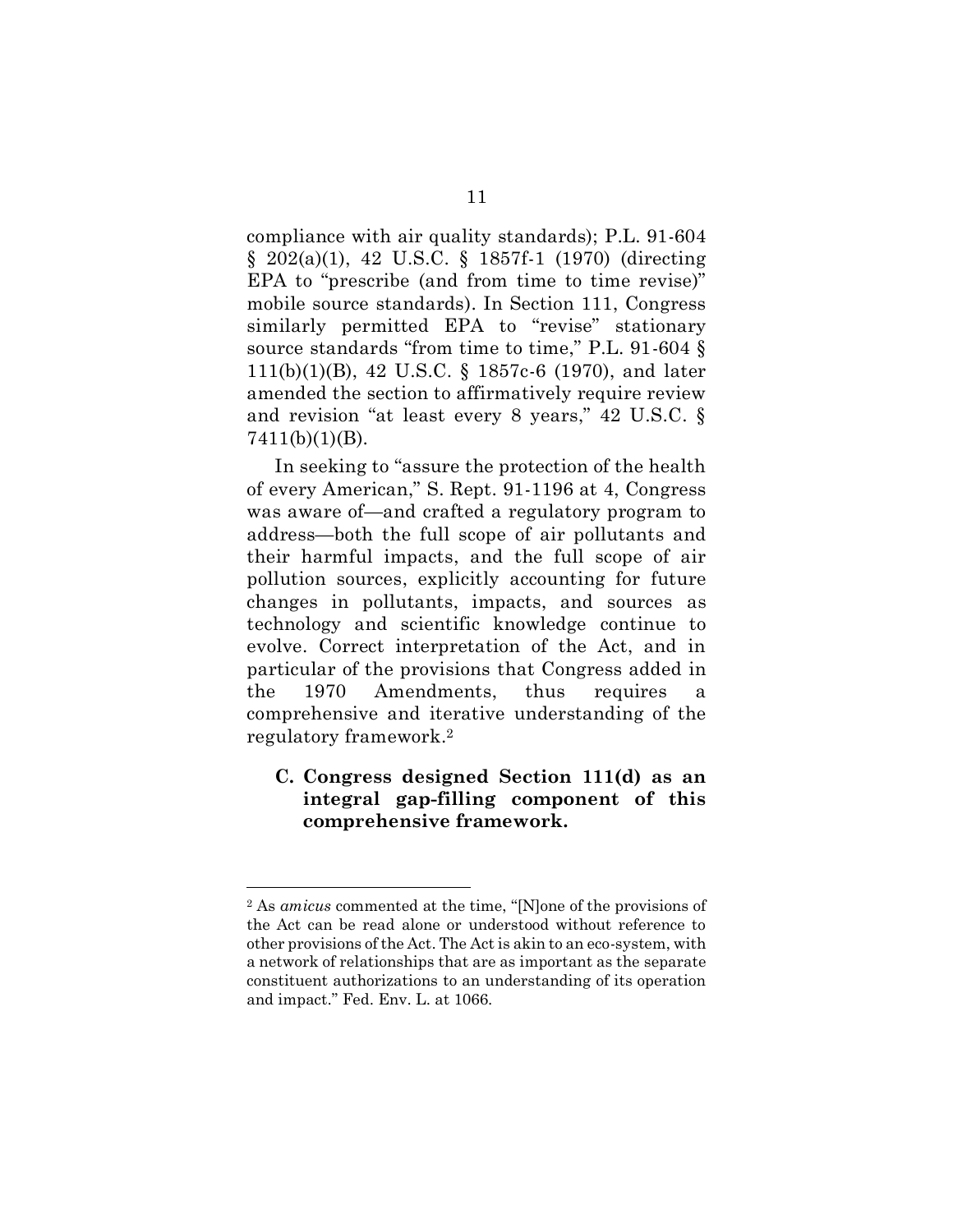To enact this combination of expansive federal authority and a broad public health and welfare mandate, Congress developed a comprehensive framework to ensure all air pollution from existing stationary sources was subject to regulation under the Act. This framework relied on development of ambient air quality standards and state implementation plans for "criteria" pollutants, P.L. 91-604 §§ 108-110, 42 U.S.C. §§ 1857c-3 – 1857c-5 (1970); federal emission standards for "hazardous" pollutants, P.L. 91-604 § 112, 42 U.S.C. § 1857c-7 (1970); and a hybrid approach, consisting of both federal emission limitations and state performance standards and implementation plans to implement those limitations, for non-criteria, non-hazardous pollutants, P.L. 91-604 § 111(d)(1), 42 U.S.C. §§ 1857c-6 (1970).

This last provision—originally crafted as a standalone Section 114 in the Senate version of the 1970 Amendments, S. 4358, and incorporated as Section 111(d), using Section 111(a)'s performance standard process, to align the Senate and House bill structures—was "a mechanism to regulate those air pollutants which otherwise might not be subject to any regulation" under the Act. Fed. Env. L. at 1106. Congress specifically designed it to ensure that EPA had authority to appropriately regulate all air pollutants that endanger public health or welfare, including those, like carbon dioxide, that do not qualify as criteria pollutants or hazardous air pollutants.<sup>3</sup>

<sup>3</sup> Section 111(d)'s gap-filling role for existing source regulation is underscored by its location alongside the Section 111 provisions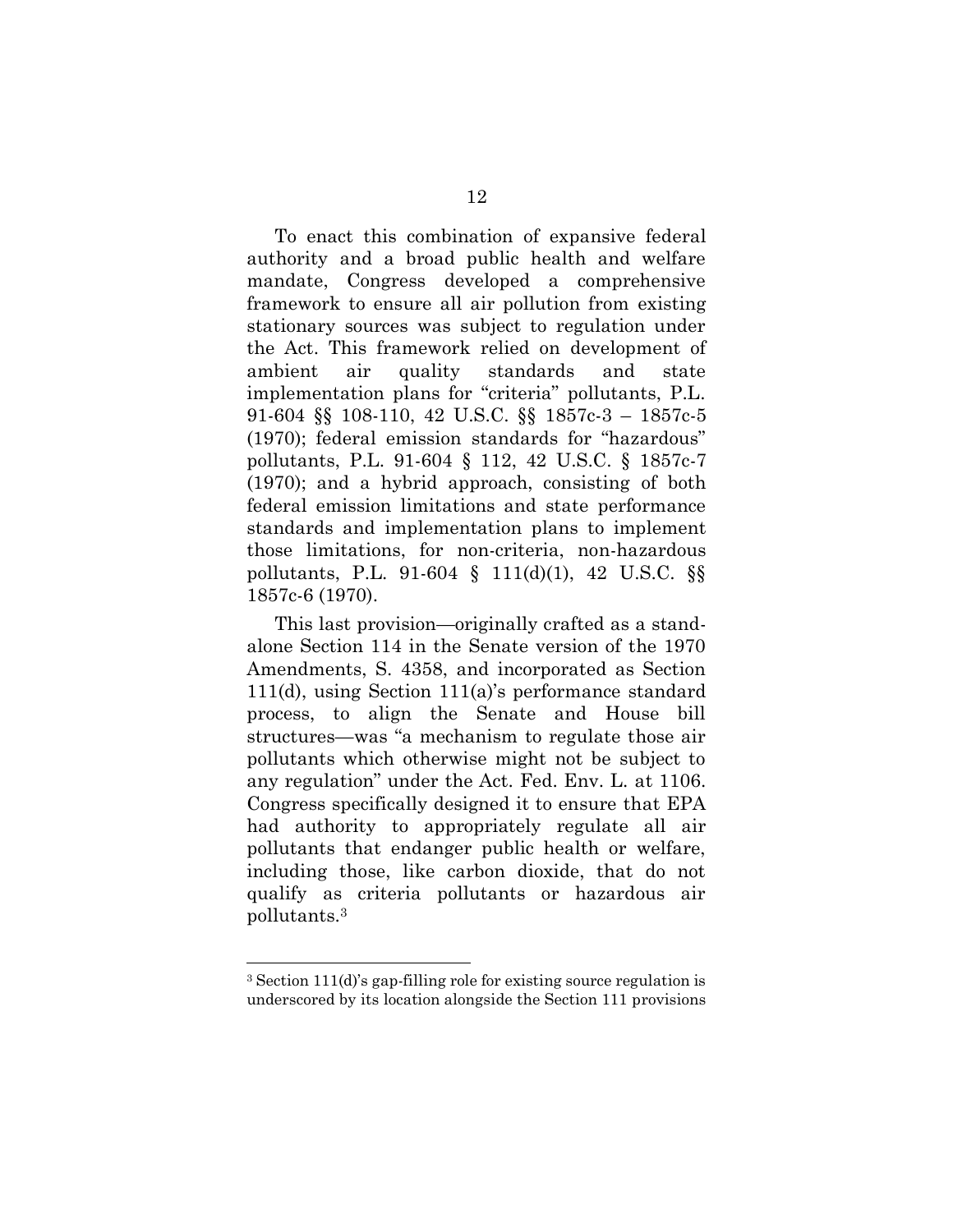Section 111(d) is far from an "ancillary provision," Petition for Writ of Certiorari at 1, Brief of Westmoreland Mining Holdings LLC at 38; it is a core statutory component that ensures "no gaps in control activities pertaining to stationary source emissions that pose any significant danger to public health or welfare." S. Rept. 91-1196 at 20. As the D.C. Circuit panel acknowledged, EPA's obligation to regulate greenhouse gas emissions from stationary sources under Section 111 is "no doubt a significant task for the EPA …. It is the product of Congress' charge that the EPA regulate air pollution nationwide." *American Lung Ass'n v. EPA*, 985 F.3d at 961.

### <span id="page-17-0"></span>**III. Congress granted EPA the authority to craft effective regulatory actions to implement the Clean Air Act's public health and welfare protections**

As part of its overall design of comprehensive federal authority to address air pollution, Congress designed the 1970 Amendments to enable EPA to craft flexible and effective regulatory approaches to tackle novel or difficult challenges, such as the impacts of greenhouse gas emissions on climate. As the Court has noted, Congress understood "that without regulatory flexibility, changing circumstances and scientific developments would soon render the Clean Air Act obsolete." *Massachusetts v. EPA*, 549 U.S. at 532. Congress prioritized protection of health and welfare in the text

for new source regulations, "[s]ince standards of performance governing new sources are comprehensive, regulating the emissions of *all* pollutants from such sources." Fed. Env. L. at 1106 (emphasis in original).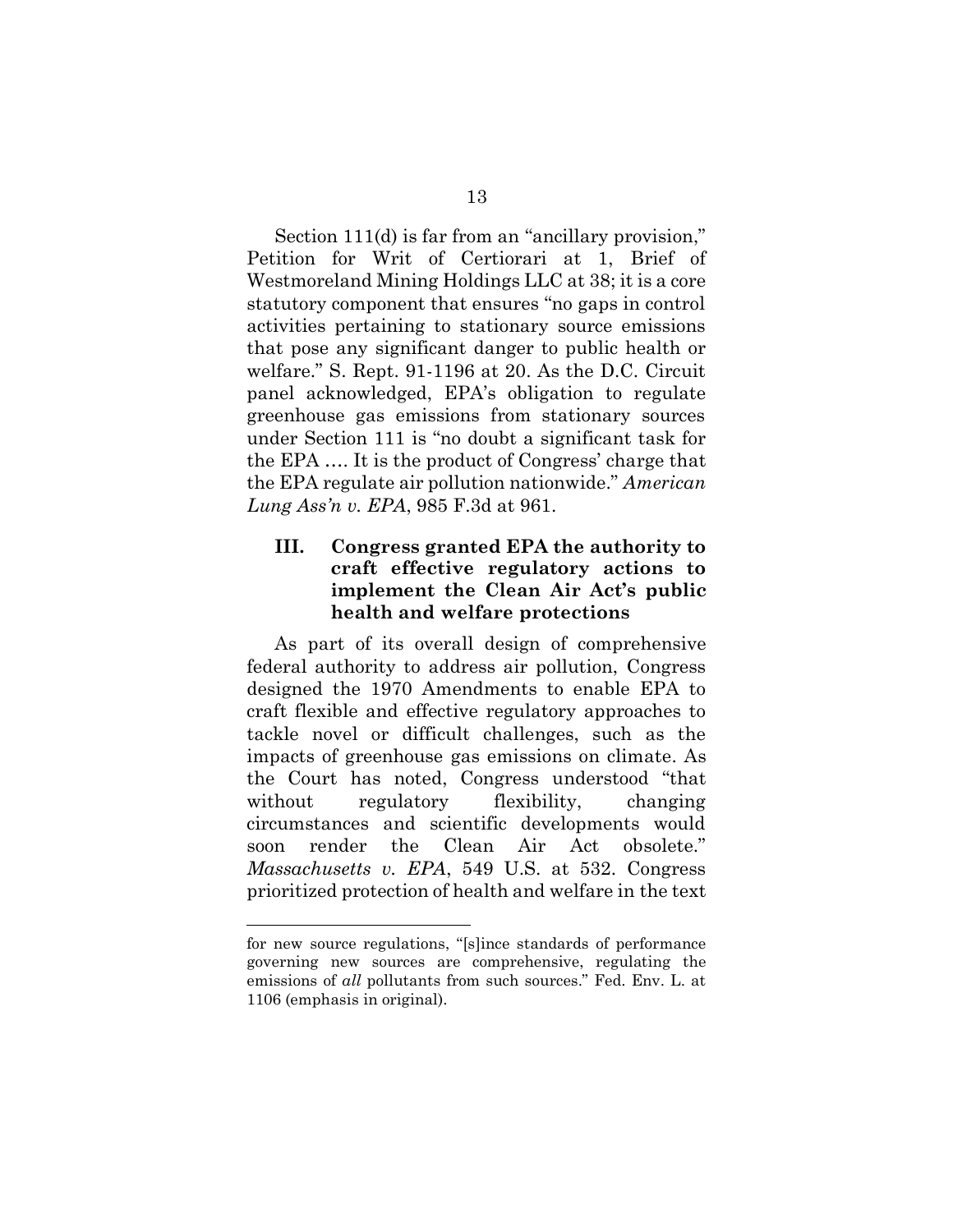of the Act, P.L. 91-604 § 101(b), 42 U.S.C. § 1857 (1970) (identifying protection of public health and welfare as primary statutory goals with no countervailing considerations), *see Whitman v. American Trucking Ass'ns, Inc.*, 531 U.S. at 468-469 (rejecting consideration of countervailing factors except where expressly stated), and its regulatory strategies reflected this priority, *see Union Elec. Co. v. EPA*, 427 U.S. at 257 ("[The 1970 Amendments] are expressly designed to force regulated sources to develop pollution control devices that might at the time appear to be economically or technically infeasible").

Congress recognized that "the health of people is more important than the question of whether the early achievement of ambient air quality standards protective of health is technically feasible," S. Rept. 91-1196 at 2, and designed the Act's provisions accordingly. As a result, Congress made the choice, reflected in the statutory language, to design the Act to be technology-forcing, to allow regulatory flexibility, and to require actions from EPA to meet Congress's policy goals, including actions with broad economic or social significance where appropriate to protect public health and welfare.<sup>4</sup>

<sup>4</sup> The significance of this new regime was clear at the time: "The Clean Air Act, coupled with the new 1972 Water Pollution Control Act Amendments, grants regulatory power to the administrator of EPA far beyond that possessed by other traditional federal regulatory commissions … regulat[ing] not just one or another industry type or practice, but rather regulat [ing] nearly all industry...." Fed. Env. L. at 1066.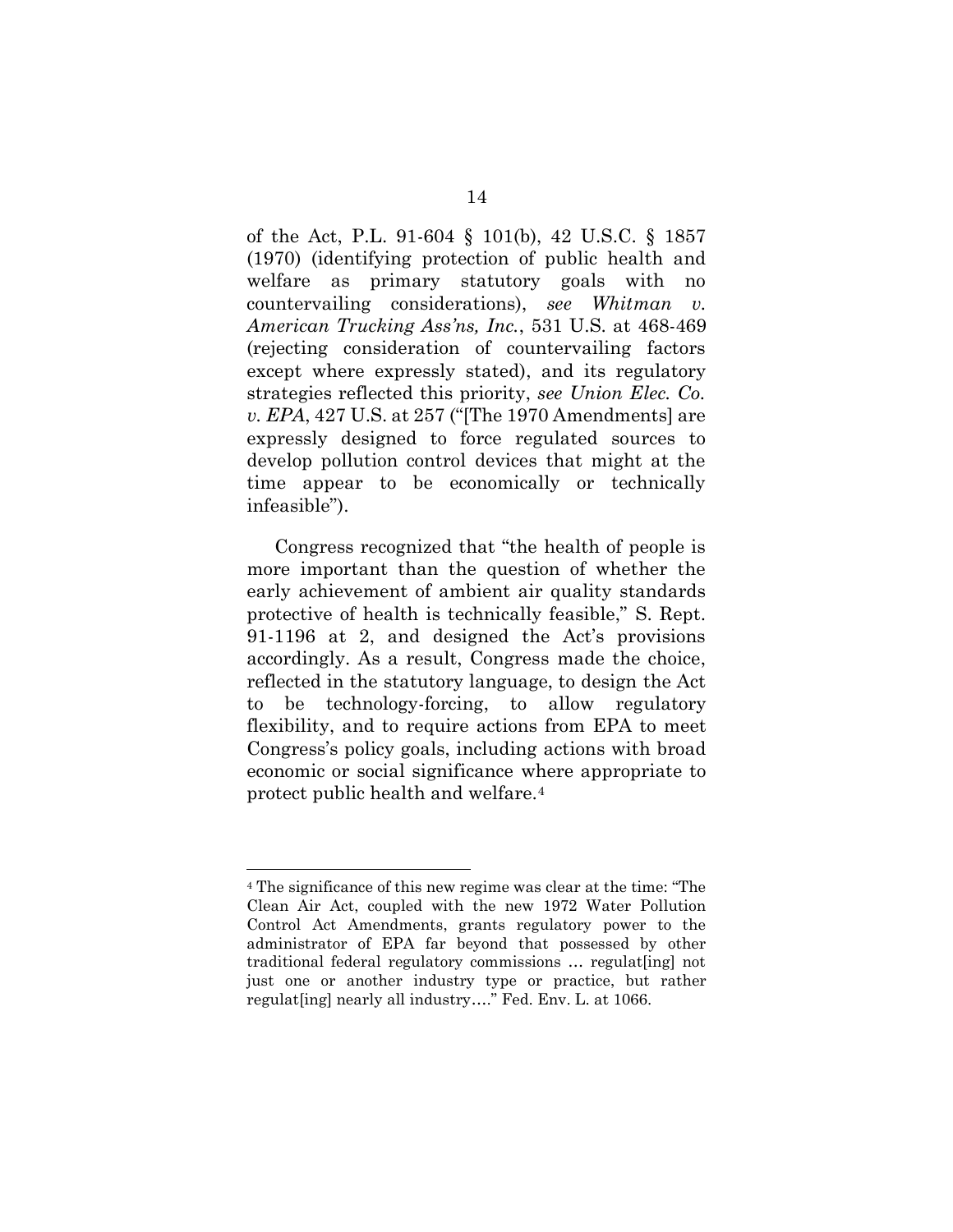### <span id="page-19-0"></span>**A. Congress designed the Act to be technology-forcing where necessary to protect public health and welfare.**

Congress recognized that this new cooperative federal-state scheme to implement air quality standards in order to protect public health and welfare would have wide-ranging industrial and economic consequences: the Act would "require major action throughout the Nation" including "major investments in new technology and new processes" and "altered operating procedures or a change of fuels." S. Rept. 91-1196 at 2. This understanding is reflected in the text of the Act, and has been recognized by courts, including this Court, consistently for decades.

The technology-forcing feature of the 1970 Amendments was intentionally designed to "repair" the failings of the prior iterations of the Act: "because [the pre-1970 Act] did not affirmatively press technology, the law, in a perverse turn, actually authorized restraint." Fed. Env. L. at 1061.<sup>5</sup> "All of the procedural, programmatic, and other requirements" of the 1970 Amendments are "more meaningful if read in relationship to [that] repair." Id. at 1062.

Federal courts immediately recognized that the "approach of the Amendments … was to shift from the approach of earlier legislation of establishing air

<sup>5</sup> It was precisely the lack of clear instruction from Congress that led to ineffective air quality regulation prior to the 1970 Amendments: "With unbounded discretion as their only reed, federal agency officials engaged primarily in cajoling exercises, with little regulatory significance." Fed. Env. L. at 1061.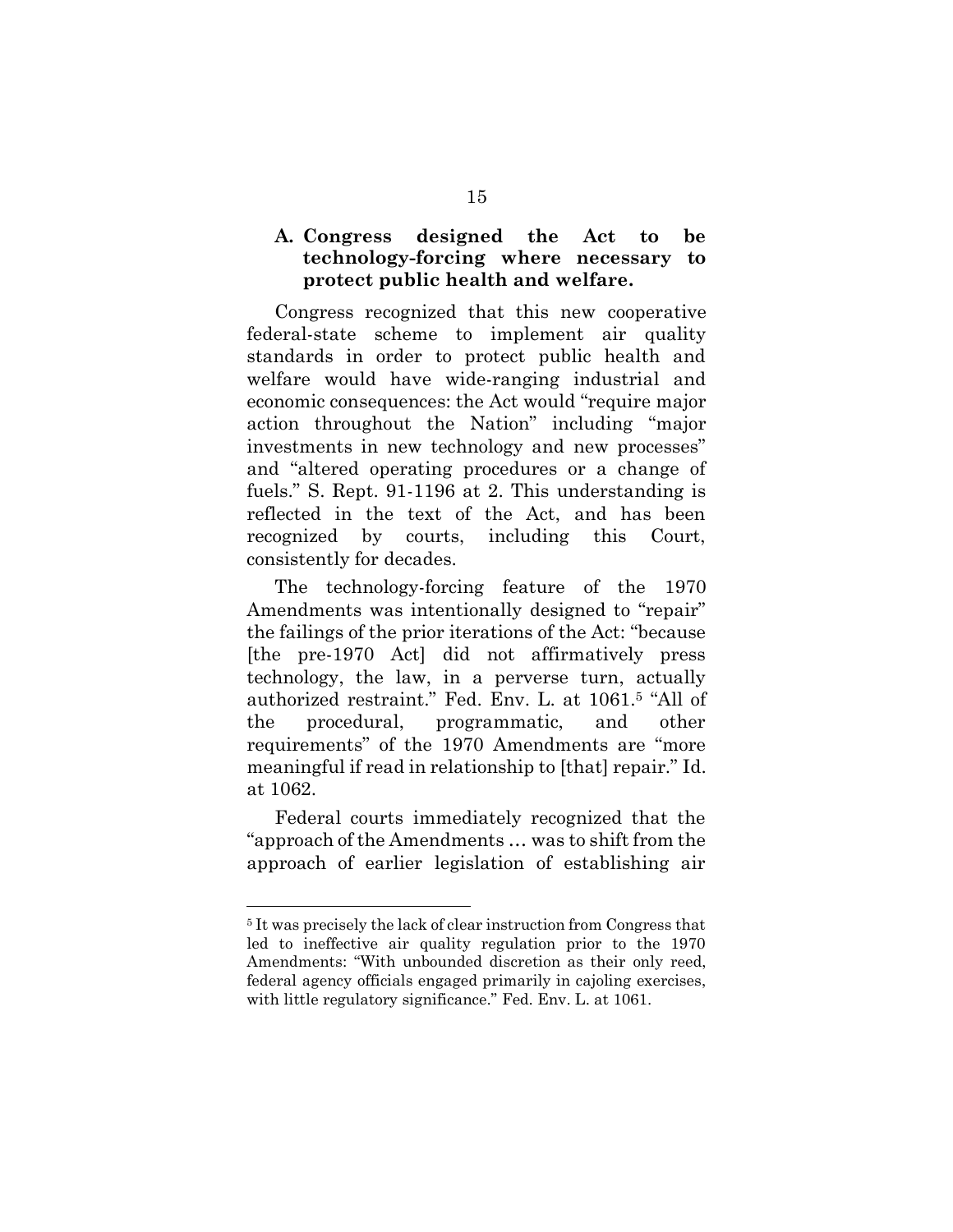pollution standards commensurate with existing technological feasibility to a bolder policy which forces technology to catch up with the newly promulgated standards." *NRDC, Inc. v. EPA*, 489 F.2d 390, 401 (5th Cir. 1974), *rev'd on other grounds sub nom. Train v. NRDC*, 421 U.S. 60 (1975) (internal quotation marks omitted). The Court has similarly recognized that Congress was "unquestionably aware" of the potential industry-altering implications of stringent air quality protections. *Whitman v. American Trucking Ass'ns*, 531 U.S. at 466.

<span id="page-20-0"></span>**B. Congress designed the Act, including Section 111, to encompass a range of potential pollution control strategies based on EPA's empirical, practical assessment of the best system of emission reduction adequately demonstrated in each case.**

As part of this robust regulatory approach, Congress deliberately authorized varied strategies to control air pollution in different settings. Those strategies are diverse and designed to improve air quality comprehensively, even in situations where pollution sources may be complex and involve many sectors of the economy.

For criteria pollutants, for example, Congress required EPA to issue national ambient air quality standards that "in the judgment of the Administrator … are requisite to protect" the public health and welfare. P.L. 91-604 § 109(b)(1)-(2), 42 U.S.C. § 1857c-4 (1970). To achieve and maintain these standards, Congress authorized a flexible planning exercise that could include "emission limitations, schedules, and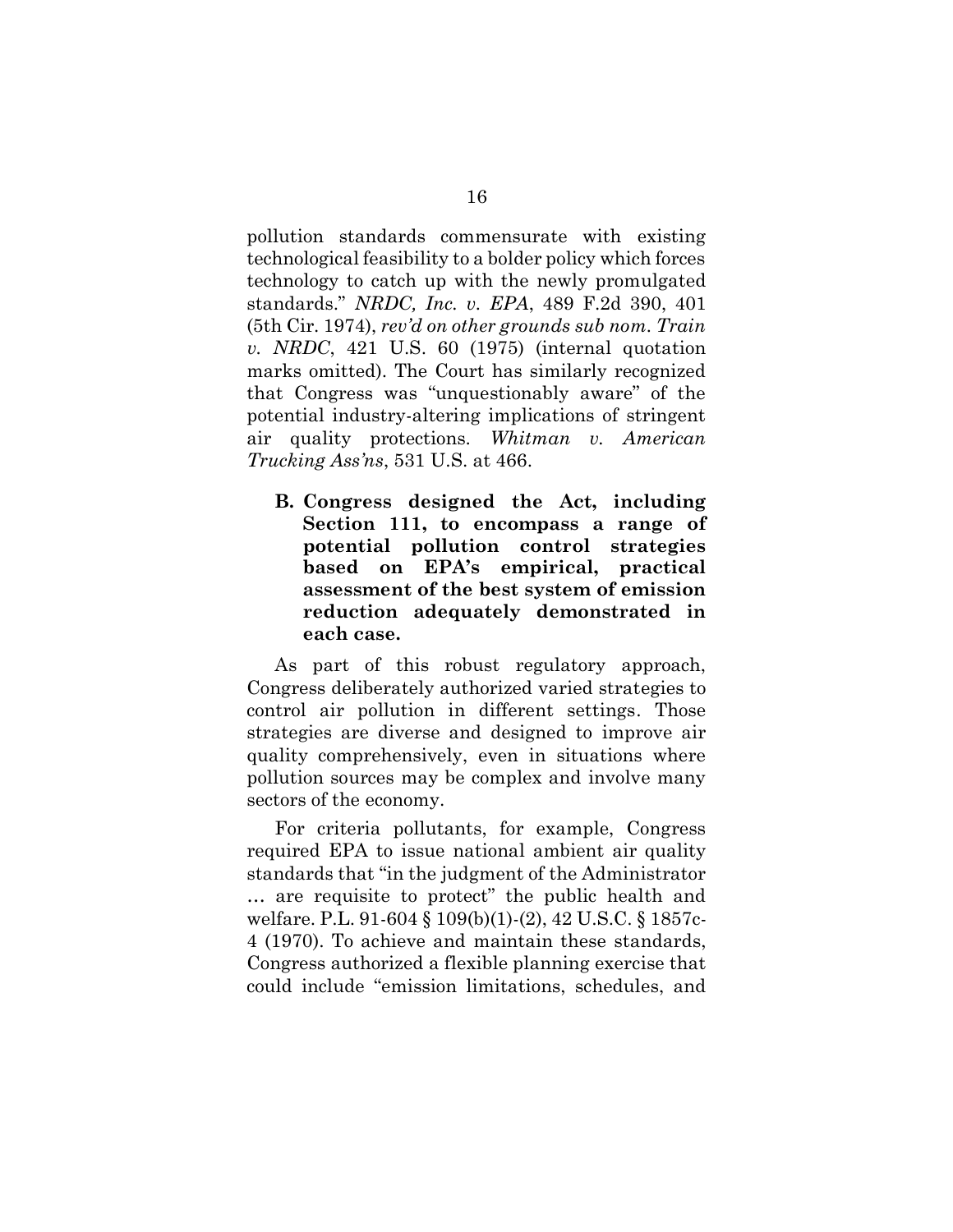timetables for compliance with such limitations, and such other measures as may be necessary to insure [compliance], including, but not limited to, land-use and transportation controls." P.L. 91-604 110(a)(2)(B), 42 U.S.C. § 1857c-5 (1970). Congress later added "economic incentives such as fees, marketable permits, and auctions of emissions rights" to the strategies that could be utilized to achieve these standards, 42 U.S.C. § 7410(a)(2)(A), in response to calls from environmental and industry advocates and academic experts to incorporate more cost-effective emission reduction strategies.

Congress focused Section 111 on new and existing stationary sources, with Section 111(d) compliance responsibilities expressly modeled on the Section 110 procedural model assigning tasks to EPA and the states. P.L. 91-604 § 111(d), 42 U.S.C. § 1857c-6 (1970) (calling for EPA to devise a "a procedure similar to that provided by section 110"). There is nothing in the text or history of Section 111(d) that suggests it was not designed to have similar breadth or flexibility. On the contrary, Section 111(d) was specifically designed to empower EPA to address emissions of non-criteria, non-hazardous pollutants from existing stationary sources, which were left inadequately regulated under other sections of the Act. At the same time, the flexible methods that Section 111 contemplates EPA might consider when setting emission standards, including under Section 111(d), are tailored to real-world assessments of the best way to regulate specific pollutants emitted from specific source categories: Congress directed EPA to establish performance standards against a benchmark of the particular characteristics of and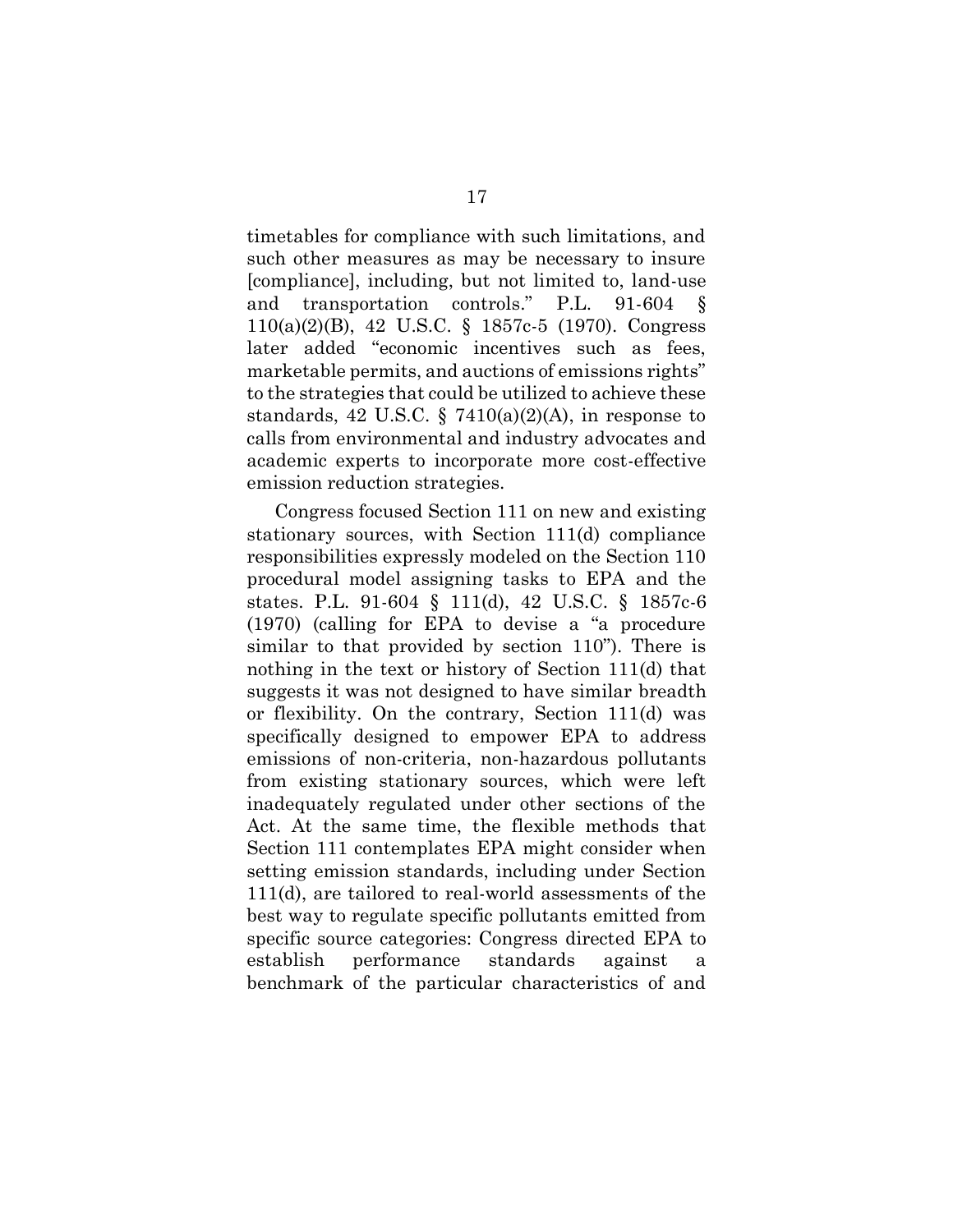strategies available to each industry. *See* 42 U.S.C. § 7411(a)(1) (requiring the EPA Administrator to determine the "best system of emission reduction" that has been "adequately demonstrated" in order to set performance standards for a particular source category).

EPA and the Court have long recognized that Congress authorized EPA to take varied approaches in designing and approving emission reduction strategies across these Clean Air Act programs. Examples include emissions trading between sources within a conceptual "bubble" as part of State Implementation Plan compliance, 46 Fed. Reg. 50,766, *Chevron, U.S.A., Inc. v. NRDC, Inc.*, 467 U.S. at 863-865; cap-and-trade mechanisms as the "best system of emission reduction" for certain pollutants, 70 Fed. Reg. 28,606, 28,617; and implementation of emissions trading programs to limit interstate air pollution under Section 110, 76 Fed. Reg. 48,208, 48,210.

Similarly, the Clean Power Plan, which allowed (but did not mandate) emissions trading as one strategy for covered sources to achieve greenhouse gas emission performance standards under Section 111(d), 80 Fed. Reg. 64,662, 64,723-28, was built on what EPA found was actually being done by states and sources around the country, as required by Section 111's benchmarking task. It was only the latest in a series of EPA rules adopting or incorporating "beyond-the-fenceline" strategies such as emissions trading and generation shifting as appropriate to achieve the Act's mandate. *See* Revesz, *supra*, at 23-25.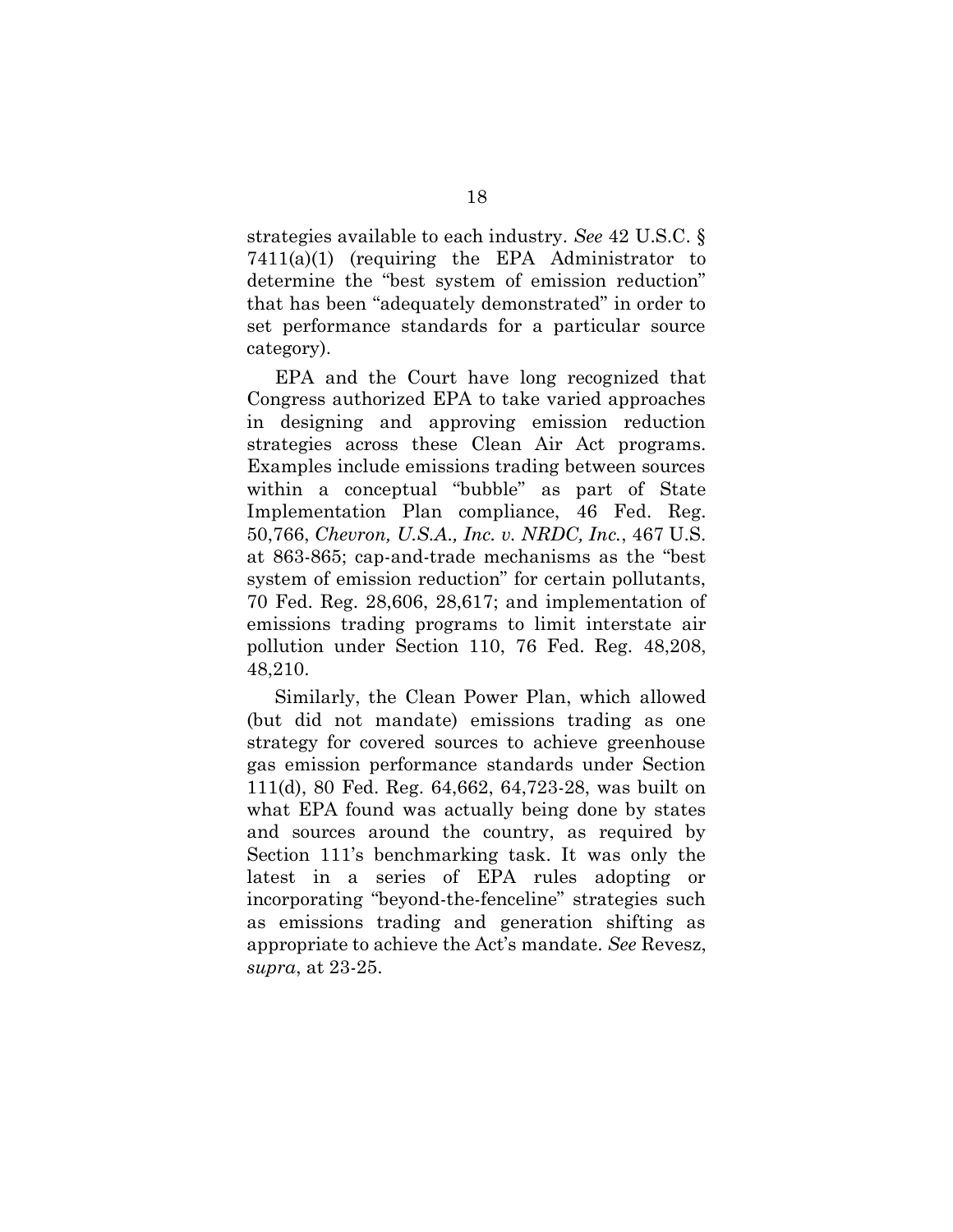Section 111(d) tasks EPA with developing and implementing emission reduction standards specific to various types of existing plants, such as electrical generating units powered with different energy sources. EPA must take industry-specific conditions into account in developing those standards; states, in turn, must implement strategies to achieve them using the state implementation plan procedure Congress borrowed from Section 110. Crucially, Congress linked the control of non-criteria, nonhazardous pollutants from each class of regulated pollution source to "standards of performance" reflecting the "best system of emission reduction" that is "adequately demonstrated," accounting for cost, P.L. 91-604 § 111(a)(1), 42 U.S.C. § 1857c-6. As with the criteria pollutant provisions, the latitude and flexibility afforded in Section 111—including Section 111(d)—are commensurate with the scale of the Act's public health and welfare mandate.

At the same time, Congress provided clear guidance to anchor EPA's standard-setting. The requirement that any standard reflect an "adequately demonstrated" degree of emission limitation ensured that EPA would conduct a fact-driven analysis of available, viable emission reduction strategies for each class of pollution sources before issuing any rule under Section 111, including Section 111(d). While, as the court below noted, "Congress imposed no limits on the *types* of measures the EPA may consider beyond … cost, any nonair quality health and environmental impacts, and energy requirements," *American Lung Ass'n v. EPA*, 985 F.3d at 946 (emphasis added), it did require that EPA base its performance benchmarks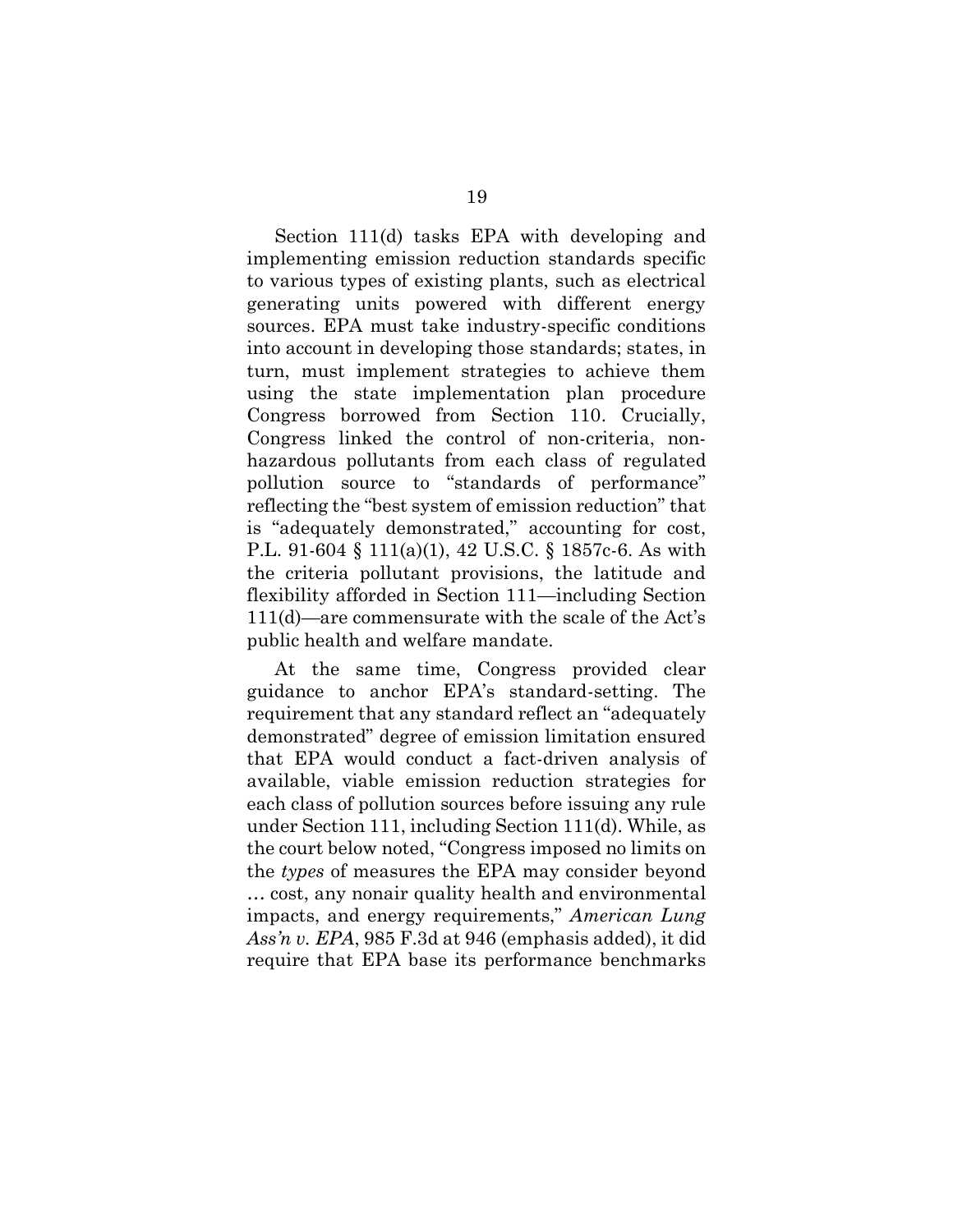for the "best system of emission reduction" on demonstrated strategies. 6

EPA's authority to determine the appropriate degree of emission limitation for each source category is thus grounded in the practical test Congress wrote into Section 111: EPA must set standards that "reflect" limitations achievable with the "best system of emission reduction" that has been "adequately demonstrated" for that class of sources. These constraining criteria for EPA's setting of a categoryspecific emission standard provide a real-world test to determine an effective, achievable pollution reduction strategy based on empirical assessment of what is actually done, and what is capable of being done at scale, in each regulated industry. As legislators recognized, the provision authorized EPA to "determine the achievable limits" based on practices including "process changes, operation changes, direct emission control, or other methods." S. Rept. 91-1196 at 17.

Congress's practical test constrains EPA's determination by requiring the agency to consider real-world conditions in determining the best "system" that is "adequately demonstrated" to reduce emissions when setting standards under Section 111, including Section 111(d). In doing so, EPA cannot ignore actual market and technical conditions relevant to reducing pollution from a particular source category; on the contrary, EPA must craft its evaluation of the "best system" with those conditions in mind. In the

<sup>6</sup> Congress revised the definition of "standard of performance" to require consideration of cost "and any nonair quality health and environmental impact and energy requirements" in post-1970 Amendments. 42 U.S.C. § 111(a)(1).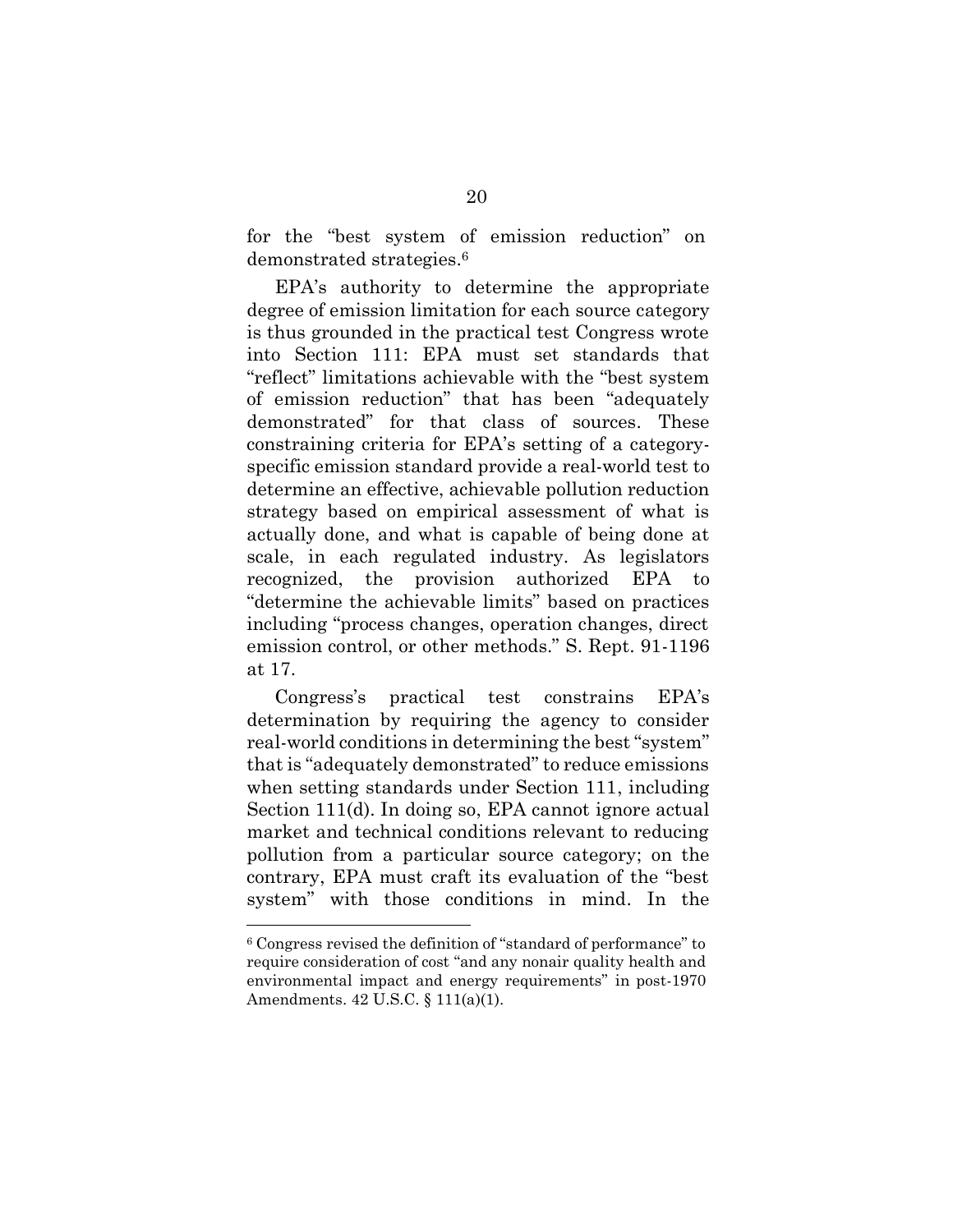electricity sector in particular, regulators and energy suppliers interact in complex ways that shape EPA's empirical standard-setting inquiry. EPA must consider flexible regulatory strategies that reflect sector best practices already demonstrated effective by industry. The Court has recognized in related contexts that Congress contemplated pollution control strategies that harness market mechanisms and build on business and state regulatory creativity. *See, e.g.*, *EPA v. EME Homer City Generation, L.P.,* 572 U.S. 489, 519 (2014) (approving EPA's taking into account cost effectiveness in regulating interjurisdictional air pollution); *Chevron, U.S.A., Inc. v. NRDC, Inc.*, 467 U.S. at 865.

Here, if EPA is prevented from considering the demonstrated, cost-effective best practices of the electricity sector in making its determination of the best system to reduce emissions from electrical generating units, it will be precluded from fulfilling Congress's clear Section 111 mandate to consider all "adequately demonstrated" systems when setting standards. 7

### <span id="page-25-0"></span>**C. Congress appropriately granted EPA significant rulemaking authority to limit emissions of dangerous air pollution,**

<sup>7</sup> Indeed, a general ruling on the level of regulatory flexibility authorized by Section 111, without a specific "best system of emission reduction" determination to evaluate, would disrupt not only the empirical, practical analysis that Congress directed EPA to undertake but also decades of precedent embracing flexible, cost-effective regulatory strategies. *See, e.g.*, *American Elec. Power Co. v. Connecticut*, 564 U.S. 410, 426 (2011) (noting that Congress delegated the decision to regulate greenhouse gases under Section 111 to EPA's "expert determination").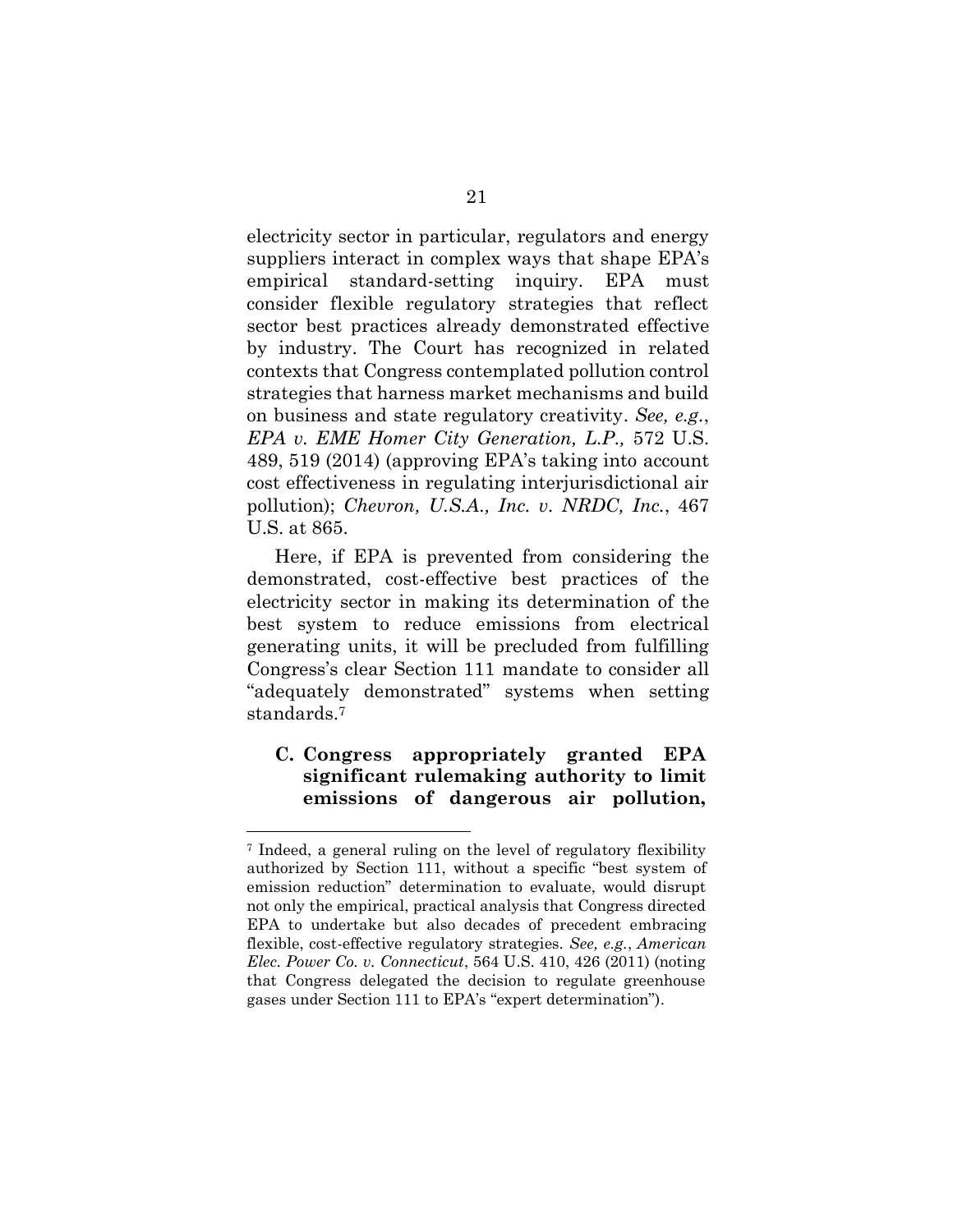#### **including where doing so might have a significant social or economic impact.**

Congress fully understood that the 1970 Amendments' new technology-forcing, flexible emission reduction mandates could have significant social and economic impacts, including potentially serious effects on particular facilities and industries. Congress expressed this understanding throughout the text of the Act.

Rather than base ambient air quality standards on technical feasibility, for example, Congress reflected the need for stringent standards by directing EPA to develop ambient air quality standards "requisite to protect" public health and welfare, P.L. 91-604 § 109(b)(1)-(2), 42 U.S.C. § 1857c-4 (1970), which this Court has acknowledged is an "absolute" mandate, *Whitman v. American Trucking Ass'ns*, 531 U.S. at 465 (internal citations and quotation marks omitted). In doing so, Congress understood the magnitude of the task it assigned EPA. It determined that "existing sources of pollutants either should meet the standard of the law or be closed down, and … new sources should be controlled to the maximum extent possible to prevent atmospheric emissions." S. Rept. 91-1196 at 3. Congress contemplated that the Clean Air Act's social and economic impact could—and likely would be significant.

But these health-based ambient air quality standards would have been mere abstractions without specific requirements for action to limit emissions, and moreover, the standards cover only a subset of pollutants addressed by the Act. Understanding this, Congress also required EPA to take actions to implement emission standards for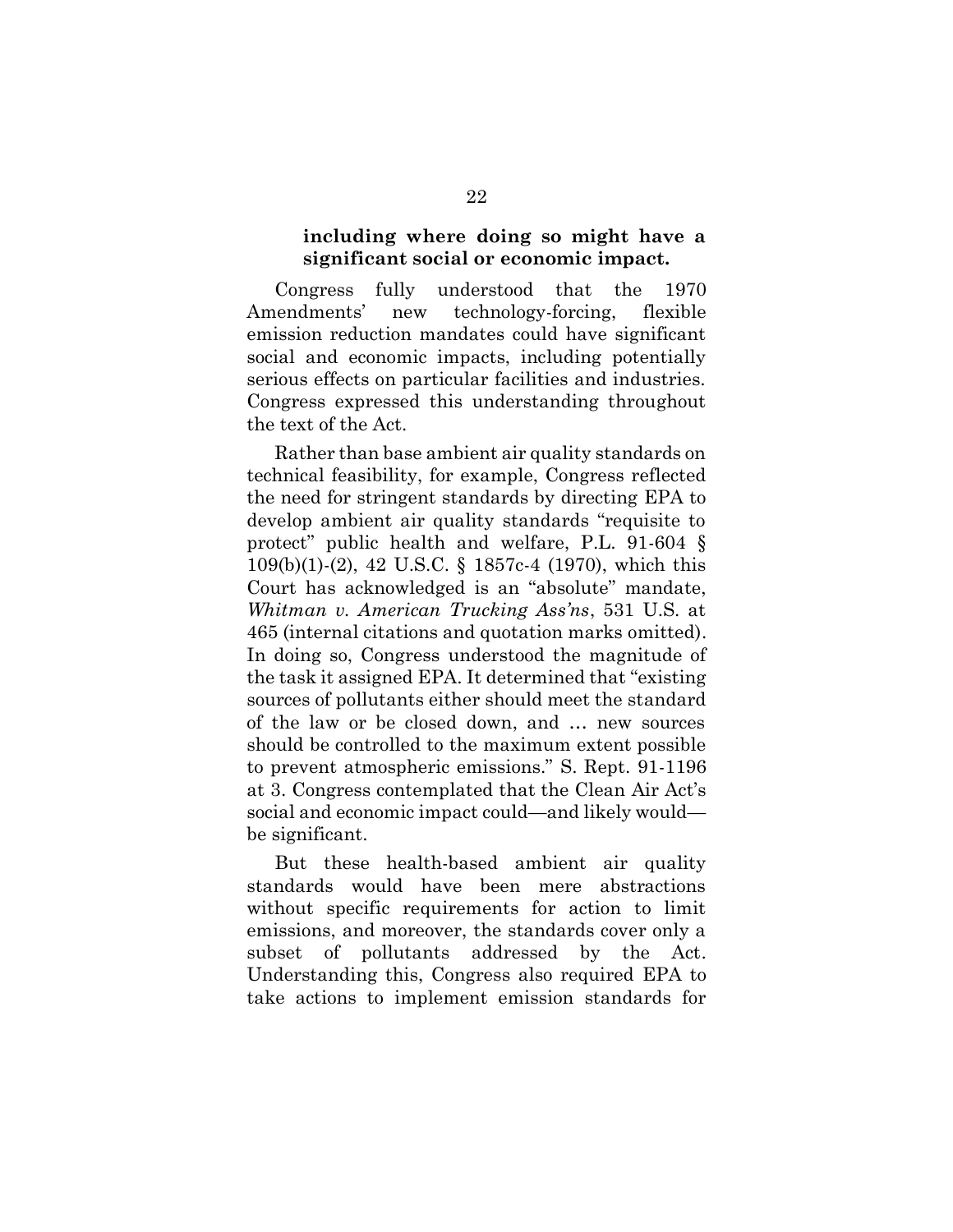particular pollutants and source categories. The Act articulates the extent to which EPA may regulate pollutants and sources; within the overall authority EPA is granted, EPA has broad latitude to issue rules to achieve the standards Congress requires the agency to set. And the Act confers broad authority on EPA to take actions—even those that might have profound economic or social impact—in service of meeting air quality goals. Among the emission standards Congress tasked EPA with developing was the set of standards embodied in Section 111 for both new and existing stationary sources: standards based on the "best system of emission reduction" that has been "adequately demonstrated" for specific pollutants in specific source categories. P.L. 91-604 § 111(a)(1), 42 U.S.C. § 1857c-6 (1970).

Moreover, where Congress intended to limit EPA's regulatory flexibility—such as the requirement to "tak[e] into account the cost of achieving such reduction" in determining the "best system," id., or the requirement to provide an "ample margin of safety to protect the public health" in the case of hazardous air pollutant standards, P.L. 91-604 § 112(b)(1)(B), 42 U.S.C. § 1857c-7 (1970)—it did so explicitly. Where Congress intended for EPA to have flexibility in identifying regulatory measures to achieve statutory goals—such as the mandate to "establish a procedure" for states to develop plans that set emission standards for any existing source for "any air pollutant" that is not regulated as a criteria or hazardous pollutant, P.L. 91-604 § 111(d)(1), 42 U.S.C. § 1857c-6 (1970)—it declined to state limitations to the contrary. In these and other instances, the text of the Act invariably supports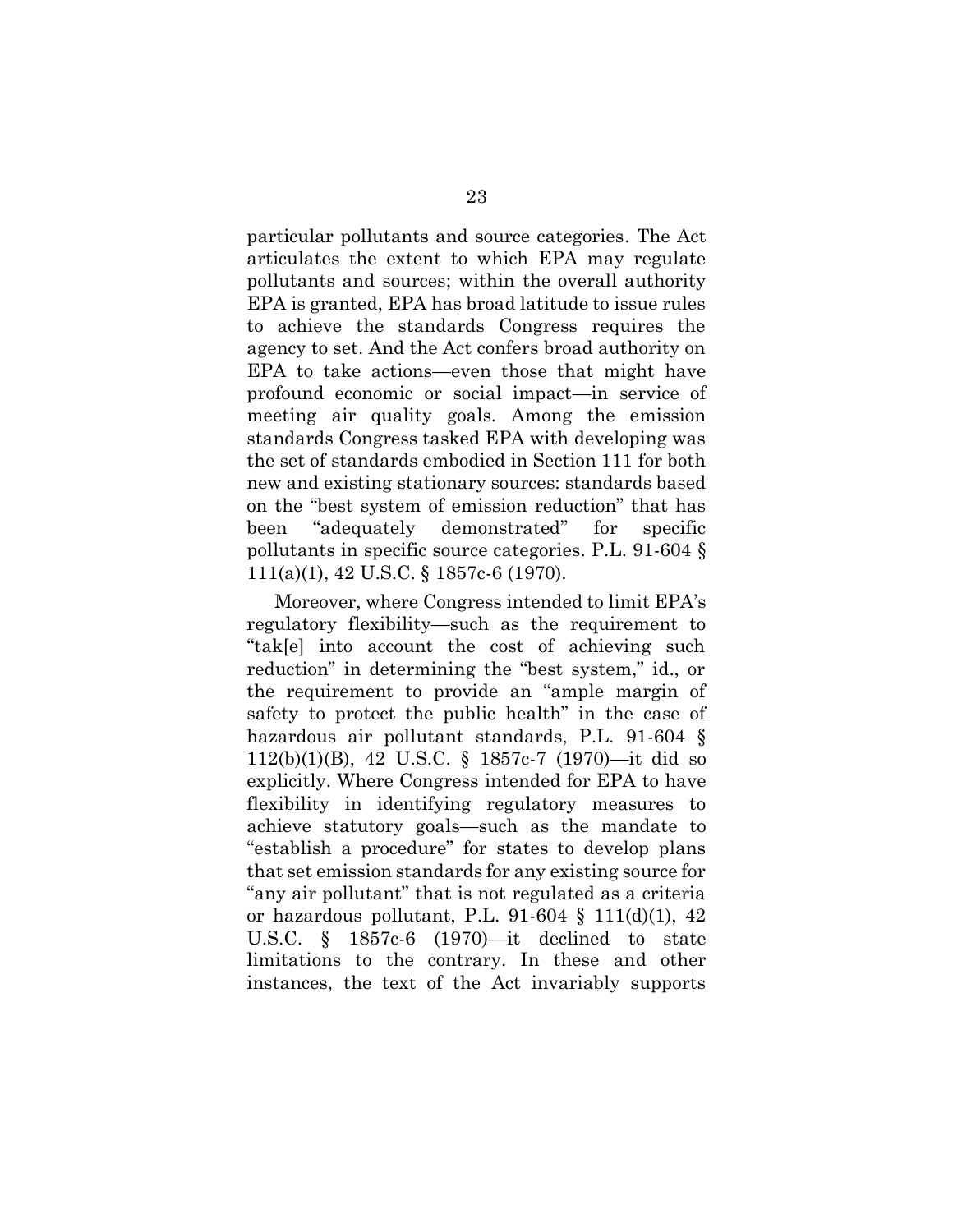flexible, and potentially significant, rulemaking authority on the part of EPA.

The Court has observed that Congress can be expected to "speak clearly if it wishes to assign to an agency decisions of vast economic and political significance." *Utility Air Regulatory Group v. EPA*, 573 U.S. 302, 324 (2014) (internal quotation marks omitted). Congress spoke quite clearly when it instructed EPA to undertake air pollution control to protect "public welfare,"  $42 \text{ U.S.C. }$  §  $7401(b)(1)$ , defined "public welfare" to include "climate," 42 U.S.C. § 7602(h), directed EPA to craft and enforce performance standards for non-criteria, nonhazardous air pollutants from existing stationary sources,  $42 \text{ U.S.C. }$   $\S \ \frac{57411}{a}$ , (d), and defined "air pollutant" to include "any air pollution agent or combination of such agents, including any … substance or matter which is emitted into or otherwise enters the ambient air," 42 U.S.C. § 7602(g). As the Court has noted in the context of Section 111, "Congress delegated to EPA the decision whether and how to regulate carbon-dioxide emissions from powerplants." *American Elec. Power Co. v. Connecticut*, 564 U.S. at 426. And as the Court has stated upon review of the Act's regulatory structure, "there is nothing counterintuitive to the notion that EPA can curtail the emission of substances that are putting the global climate out of kilter." *Massachusetts v. EPA,* 549 U.S. at 531. Nor is there anything counterintuitive or surprising about the idea that EPA can establish standards that will require aggressive actions by regulated parties and states, even if those actions have significant economic or social consequences and even if they may result in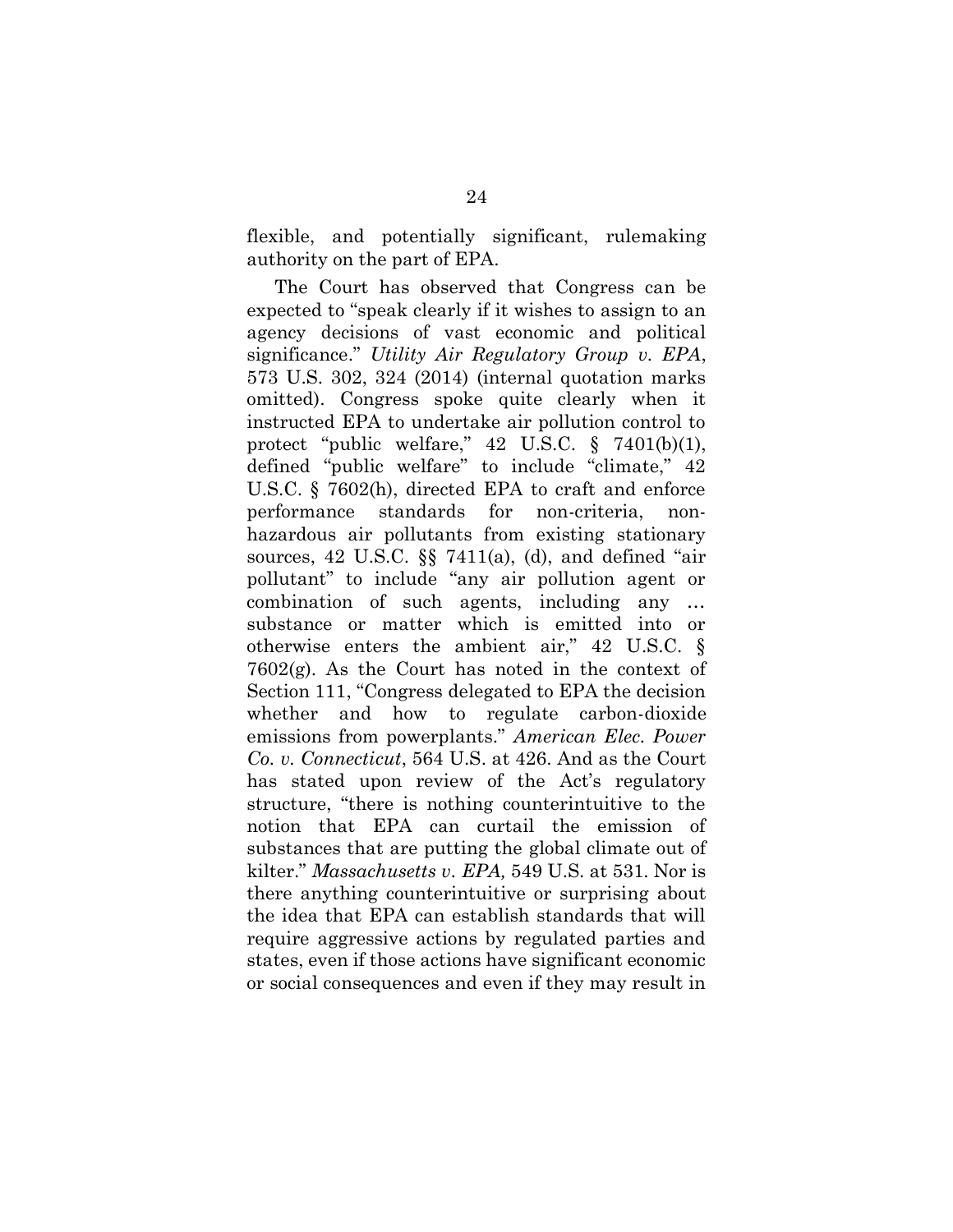actions not applied "to and at" an individual facility. Indeed, that is precisely what Congress intended, where necessary to address air quality.

As the Court has elucidated when assessing the full scope of a major Congressional initiative, "the express terms of a statute" take priority over any "extratextual considerations." *Bostock v. Clayton County, Georgia*, 140 S.Ct. at 1737 (2020). Where the express terms of the statute considered "in accord with the ordinary public meaning … at the time of its enactment"—here, "air pollutant," "welfare," "climate," and "best system of emission reduction" are clear, as they are here, other considerations play no role in narrowing the scope of application to avoid "situations not expressly anticipated by Congress."<sup>8</sup> Id. at 1738, 1749 (internal quotation marks and citations omitted). Rather, the scope of application "simply demonstrates [the] breadth of a legislative command." Id. at 1749 (internal quotation marks and citations omitted). Congress designed a statute capable of comprehensively addressing risks to public

<sup>8</sup> To the extent that post-enactment legislative efforts are relevant to interpreting the scope of the 1970 Amendments, the fact that "[i]n the time since, Congress has never amended the Act to require the EPA to set national carbon dioxide emission standards for the electric power sector," Brief of 91 Members of Congress as *Amici Curiae* in Support of Petitioners at 19, considered together with the clear language of Section 111, is surely straightforward evidence that Congress did authorize EPA to set such standards in 1970. Subsequent efforts in Congress to eliminate or restrict EPA's authority to regulate greenhouse gas emissions under the Act in general, and Section 111 in particular, similarly demonstrate that such authority already exists. *See, e.g.*, Electricity Security and Affordability Act, H.R. 3826, 113th Cong. (2014).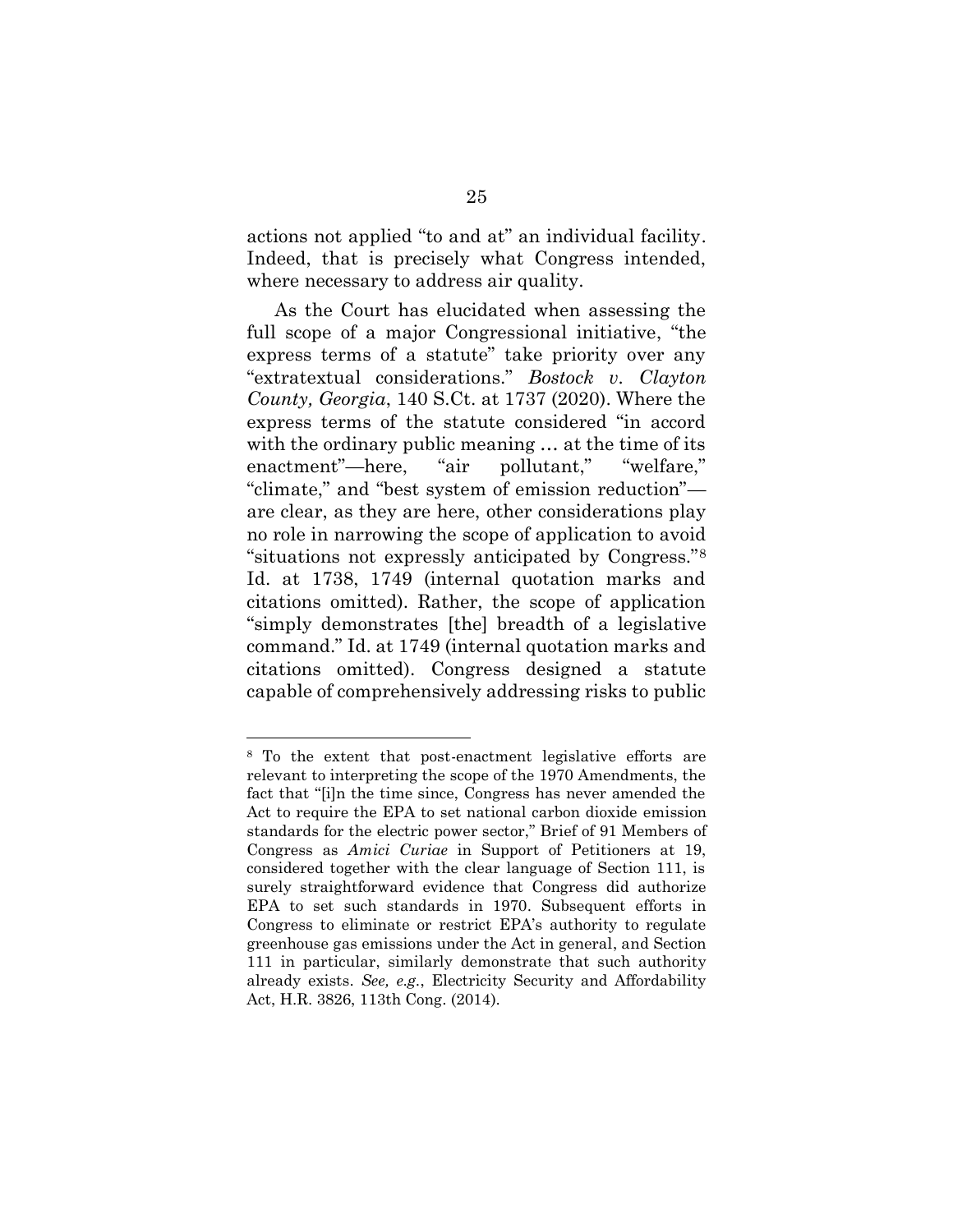health and welfare from air pollution, not just in 1970 but for decades to come.<sup>9</sup>

Thus, Congress contemplated that effective regulation of any air pollutants, including greenhouse gases, may require some industry-altering actions to protect public health and welfare. Courts have consistently recognized this, upholding EPA's authority to implement the Act under conditions where impacts on industry were known to be significant. *See, e.g.*, *Whitman v. American Trucking Ass'ns*, 531 U.S. at 466 (acknowledging that "the economic cost of implementing a very stringent standard might produce health losses sufficient to offset the health gains achieved in cleaning the air"); *Union Elec. Co. v. EPA*, 427 U.S. at 269 ("Technology forcing is a concept somewhat new to our national experience and it necessarily entails certain risks. But Congress considered those risks in passing the 1970 Amendments and decided that the dangers posed by uncontrolled air pollution made them worth taking").

This is especially true of Section 111. Courts have long acknowledged that the "best system of emission reduction" standard has the potential to lead to significant industry impacts. *See Sierra Club v. Costle* 657 F.2d 298, 314 (D.C. Cir. 1981) (noting, regarding a Section 111 standard that would reduce coal-fired power plant emissions by 90 percent, that the "cost of

<sup>9</sup> As one Senator stated, "While the bill is far reaching, and sets a high challenge, we believe it necessary for life and health, and responsive to our duty in husbandry to future generations." 1 Envtl. Policy Div., Library of Congress, A Legislative History of the Clean Air Act Amendments of 1970 at 259 (Sep. 21, 1970) (Statement of Sen. Cooper).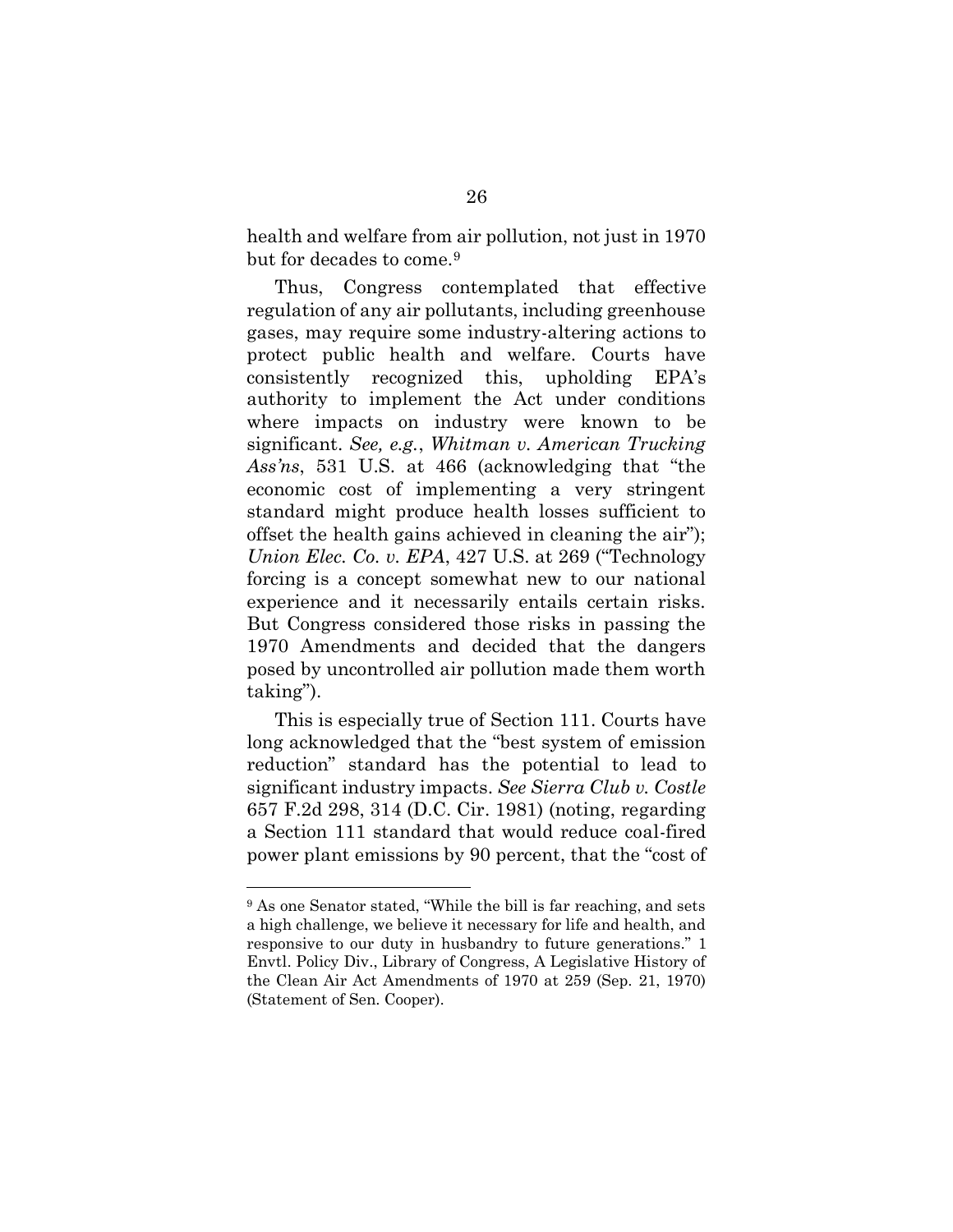the new controls … is substantial," that "utilities will have to spend tens of billions of dollars … on pollution control," and that "[c]onsumers will ultimately bear these costs, both directly in the form of residential utility bills, and indirectly in the form of higher consumer prices due to increased energy costs").

This design makes clear that while the Act affords EPA broad authority in a reticulated statute that addresses a broad problem, it is unquestionable that "Congress, and not the Executive Branch, [made] the policy judgments" regarding protection of public health and welfare, control of air pollution, and the scope and structure of regulatory authority to achieve those goals. *Gundy v. United States*, 139 S.Ct. 2116, 2141 (Gorsuch, J., dissenting). Although Congress has left many important implementation judgments to EPA, it nonetheless decided all the relevant "major policy questions." Congress deliberately directed EPA to implement the Act with the authority and flexibility necessary to achieve its explicit goal "to protect and enhance the quality of the Nation's air resources so as to promote the public health and welfare and the productive capacity of its population." 42 U.S.C. § 7401(b)(1). <sup>10</sup> This is no less true of Section 111(d) than of any other section of the Act.

<sup>10</sup> Moreover, the standards Congress crafted to direct EPA's achievement of this goal—including definitions of "air pollutant" and "public welfare," 42 U.S.C. §§ 7602(g)-(h), and a mandate to determine and require implementation of the "best system of emission reduction" for non-criteria, non-hazardous air pollutants from existing sources, 42 U.S.C.  $\S$  7411(a), (d) clearly provide "an intelligible principle to guide the delegee's use of discretion," *Gundy v. United States*, 139 S.Ct. at 2123, that fits squarely within the Court's precedent, *see* id. at 2129.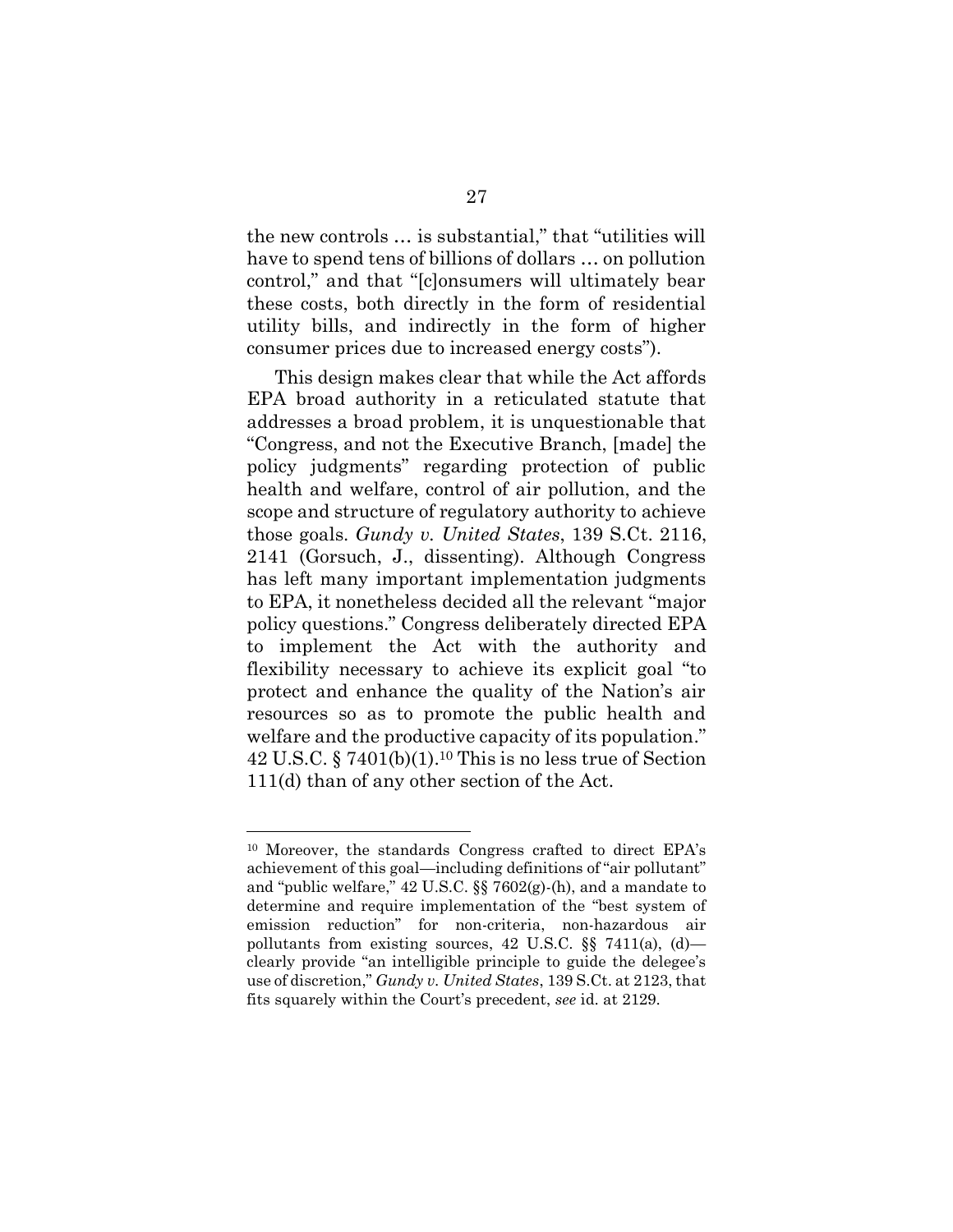The Court has acknowledged that "major" legislation "written in starkly broad terms" can often produce "unexpected applications" over time. *Bostock v. Clayton County, Georgia*, 140 S.Ct. at 1753. The potential industry and economic effects of regulating air pollutants were manifestly not "unexpected" to the Congress that wrote the Act, even where the regulation addresses pollution with public welfare effects such as climate change—and Congress's groundbreaking action in 1970 clearly created the tools to address it.